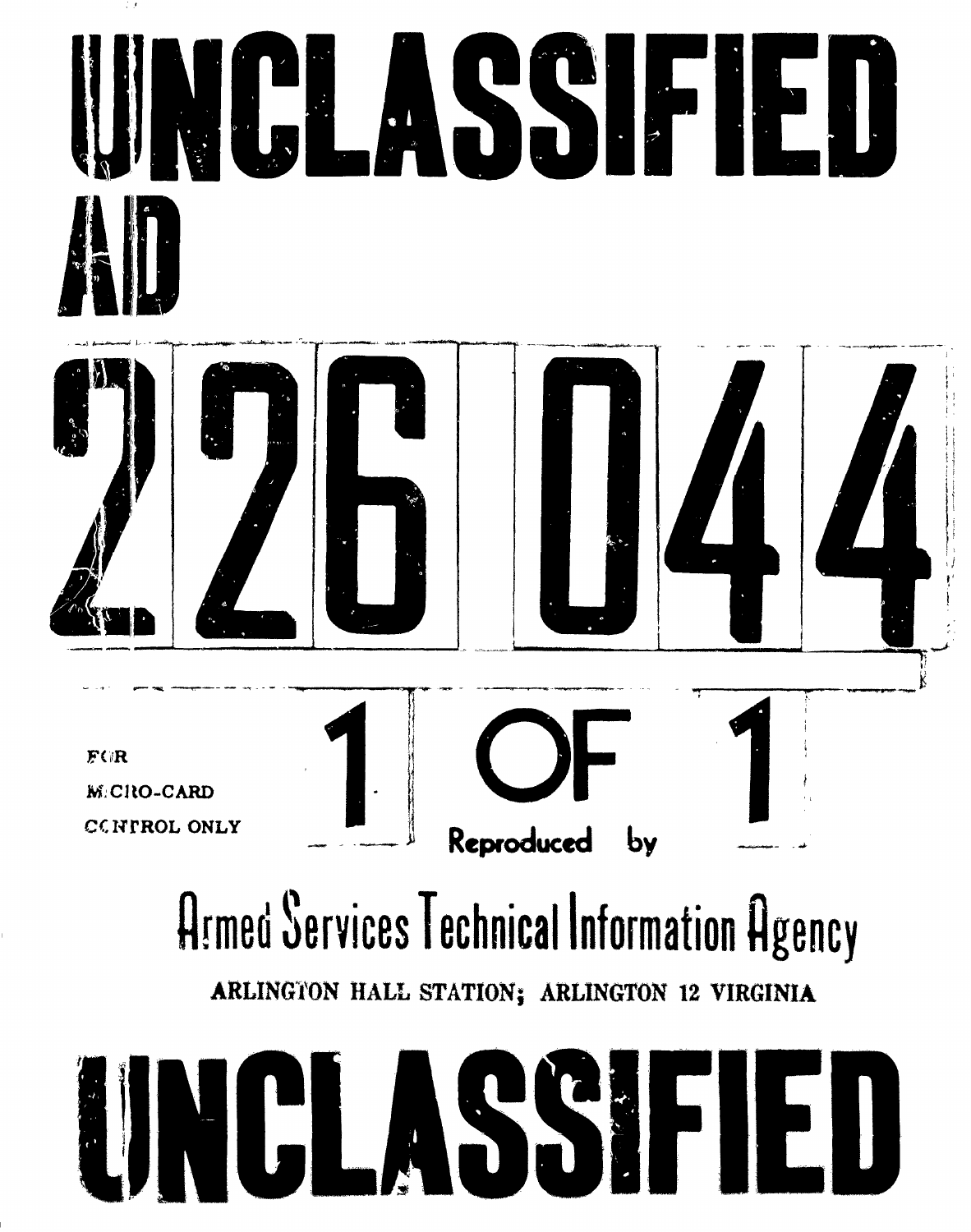"NOTICE: When Government or other drawings, specifications or other data are used for any purpose other than in connection with a definitely related Government procurement operation, the U.S. Government thereby incurs no responsibility, nor any obligation whatsoever; and the fact that the Government may have formulated, furnished, or in any way supplied the said drawings, specifications or other data is not to be regarded **by** implication or otherwise as in any manner licensing the holder or any other person or corporation, or conveying any rights or permission to manufacture, use or sell any patented invention that may in any way be related thereto.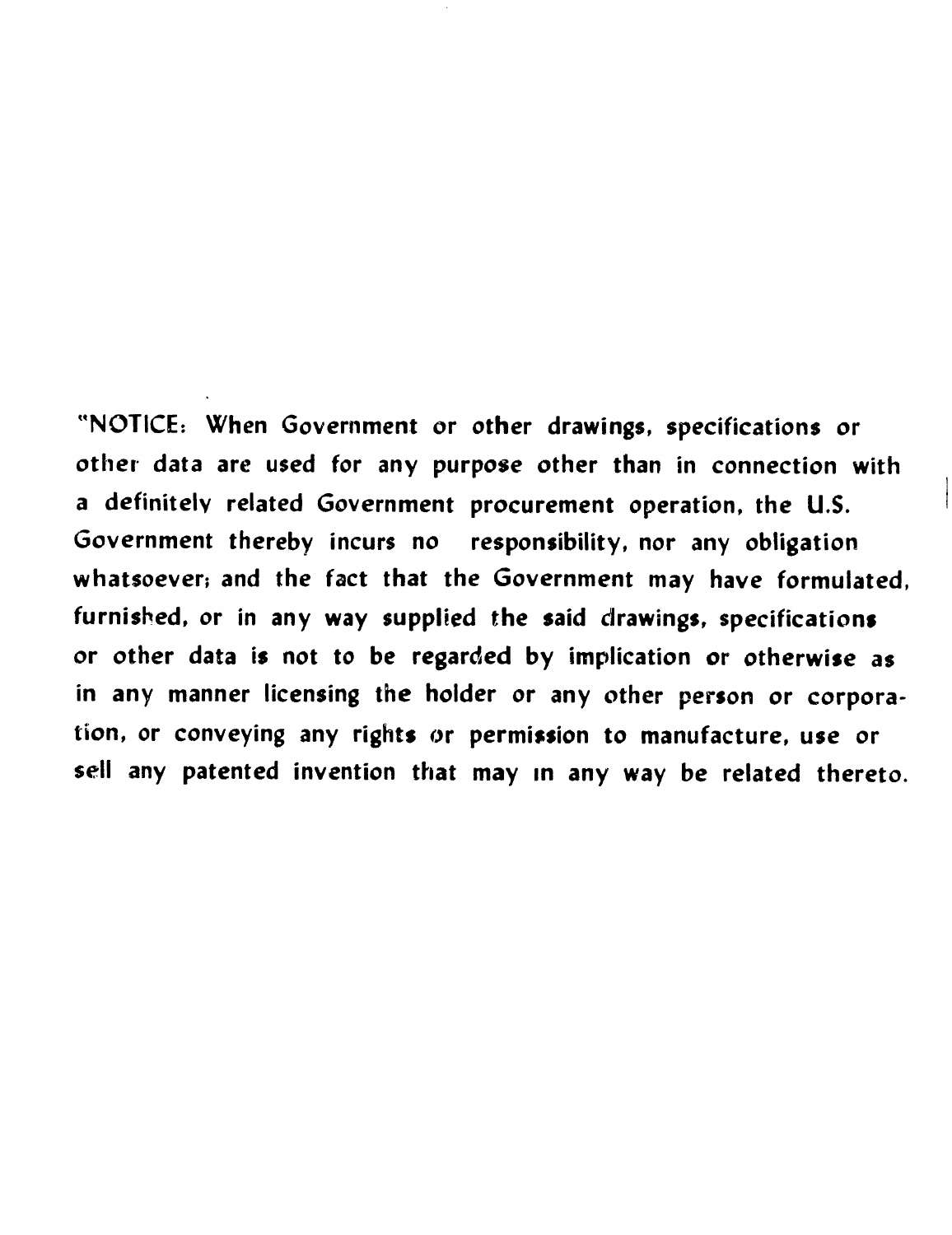

Technical Report 18 Prepared under contract Nonr-220(11) for the Office of Naval Research Reference no. NR 043-121

 $\pmb{s}$ 



Department of Mathematics California Institute of Technology Passdens 1959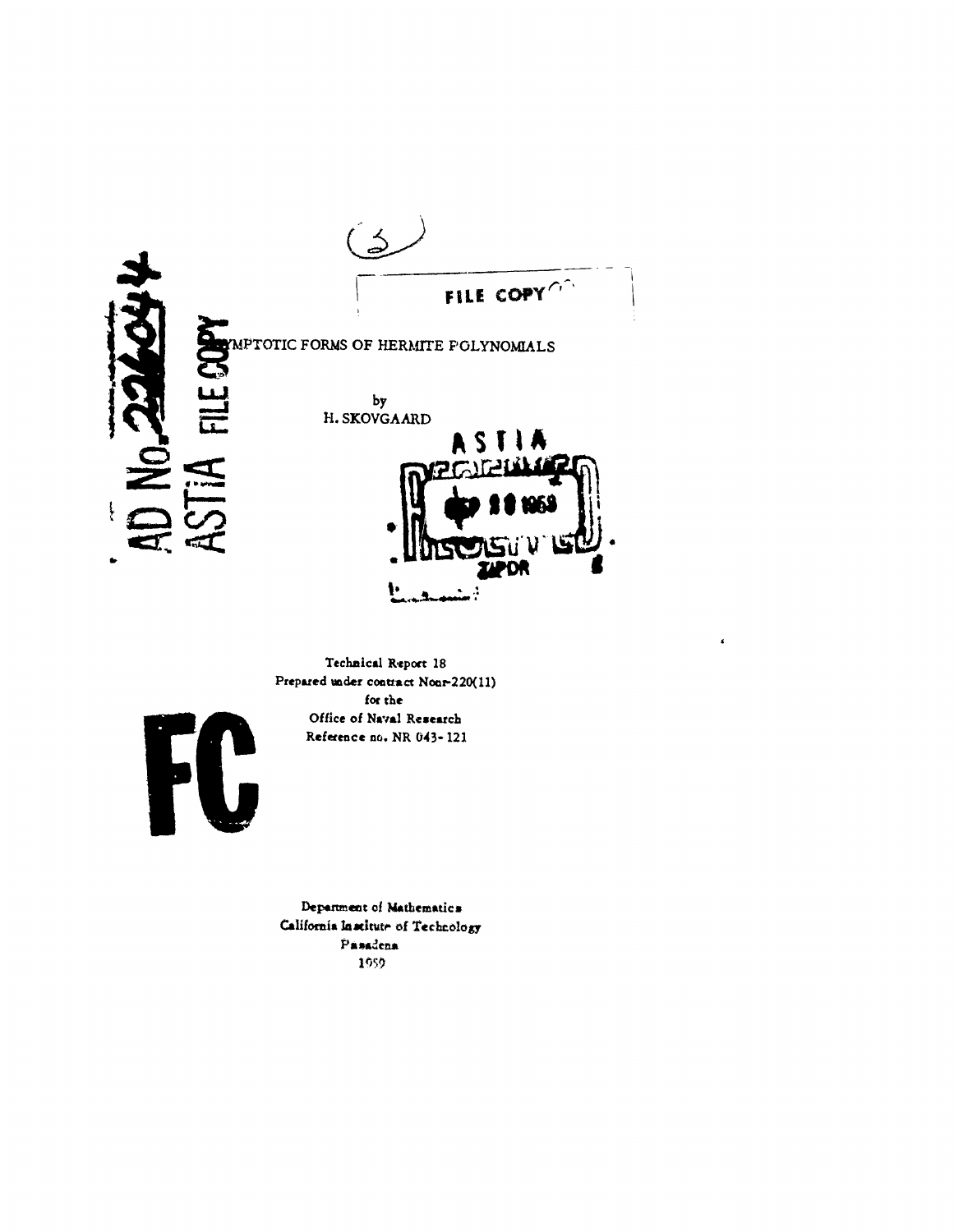### ASYMPTOTIC FORMS OF HERMITE POLYNOMIALS

**by** H. SKOVGAARD

Technical Report **18** Prepared under contract Nonr-220(11) for the Office of **PIaval** Research Reference no. NR 043- 121

Department of **Mathematics** California Institute of Technology **Pasadena 1959**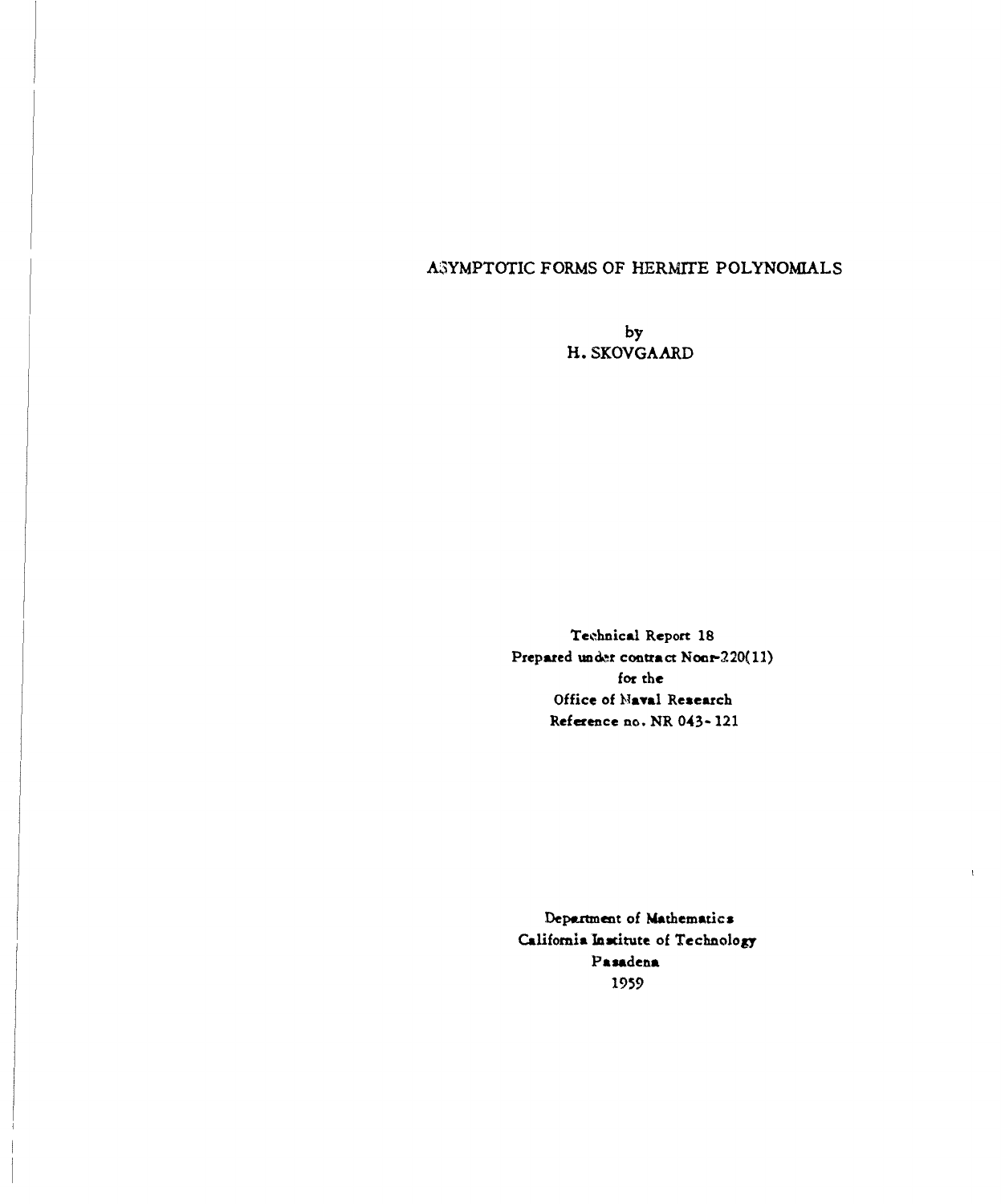#### **1. tntroductton**

The asymptotic behavior of Hermite polyromials,  $H_n(z)$ , as  $n \to \infty$  has been investigated by several authors. The results previous to 1939, among which probably the best known are those of Plancherel and Rotach [8], are summarized in G. Szegö: Orthogonal Polynomials [10]. Some of the newer results are due to J. C. P. Miller [7], L. **0.** fleflinger [4] and M. Wyman. Since Hermite polynomials are special parabolic cylinder functions, attention should also be called to the results obtained in the complex plane by **A.** Erdelyi, **M.** Kennedy and **J.** L. McGregor *[21* and by N. D. Kazarinoff [5].

In the present report Liouville's method of comparing two differential equations is used in the form in which it has been adapted to equations with a simple transition point by R. **E.** Langer, and later on further developed by T. **M.** Cherry and Erdelyi so as to obtain asymptotic solutions holding uniformly over an unbounded region of *z.* It is shown in section 2 that the comparison of the differential equation for Hermite polynomials with the Airy equation (2.7) furnishes a single asymptotic expression, (2.25), holding uniformly for all real  $z \geq 0$  as  $n \to \infty$ ; and this asymptotic expression is also valid for fixed *n* as  $z \rightarrow \infty$ . Because of the symmetry of liermite polynomials it is of course sufficient to consider the interval  $0 \leq z < \infty$ .

From the representation thus obtained we derive in sections 3 and 4 simpler asymptotic forms in the oscillatory region, in the transition region and in the monotonic region, respectively. In the transition region the forms are derived, one of which is very simple but has only a narrow range of validity, while the other is more complicated, involves the Airy function, but is valid in a much larger neighborhood **of** the transition point. This latter formula is derived by the same technique as used **by** Erdelyi for the Laguerre polynomials, and its range of validity overlaps the oscillatory region and the monotonic region, in which the other two simplified forms hold.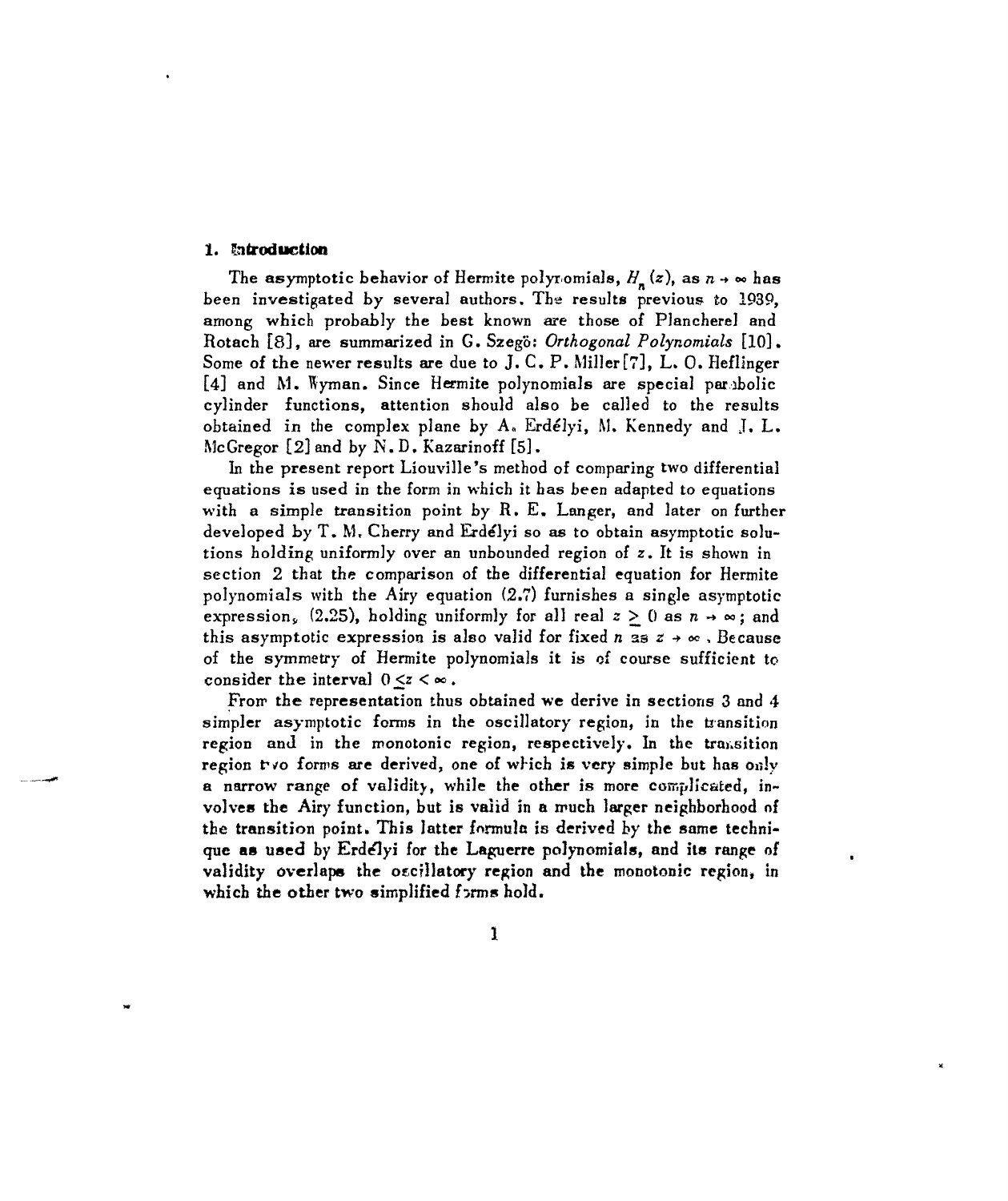In section 3 this has been carried through for  $H_n (N^X x)$ ,  $N = 2n + 1$ , and in section 4 the corresponding results are deduced for  $H_{\mu}[(2n)^{1/2}x]$ . This has been done not only in view of the need for both sets of formulas, but also in order to see if both sets are equally good. In fact it turned out, that there **is** a difference regarding the error terms in the transition region, where the forms for  $H_n(N^k x)$  are slightly more advantageous than the corresponding two forms for  $H_n((2n)^k x)$ . Otherwise there is no difference either in error terms or in **ranges** of validity.

In connection with each formula comparison is made between the results obtained in this report and earlier known results.

I am indebted to Professor Erdélyi for suggesting this investigation and for much helpful advice during the preparation of this report. We are both indebted to Professor Wyman for showing **us** his unpublished results on Hermite Polynomials, which stimulated the present investigation.

# 2. An asymptotic representation of  $H_n[(2n+1)^{1/n}x]$

For the Hermite polynomials  $H_n(z)$ , normalized as for instance in **(3]** and [I0], we have

(2.1) 
$$
H_n(z) = n! \sum_{n=0}^{\left\lfloor n/2 \right\rfloor} \frac{(-1)^n (2z)^{n-2n}}{m!(n-2m)!} = (-1)^n e^{z^2} \frac{d^n}{dz^n} e^{-z^2}
$$

and

$$
(2.2) \quad \exp(-z^2/2) \, H_n(z) = 2^{n/3} \, D_n(2^x \, z)
$$

The parabolic cylinder function  $D_n (2^k z)$ , and hence  $\exp(-z^2/2) H_n(z)$ , is a solution **of** the differential equation

$$
(2.3) \quad \frac{d^2u}{dz^2} + (2n+1-z^2) \, u = 0 \, ;
$$

another solution which is linearly independent of  $D_n(2^{\frac{r}{4}}z)$  is  $D_{n,n+1}(2^{\frac{r}{4}}iz)$ . According to **13] .** e have for arbitrary fixed v

$$
(2.4) \tDk(z) = \exp(-z^2/4) z^2 [1 + \mathcal{O}(z^{-2})]
$$
  
as  $z \to \infty$ ,  $|\arg z| \le 3\pi/4$ .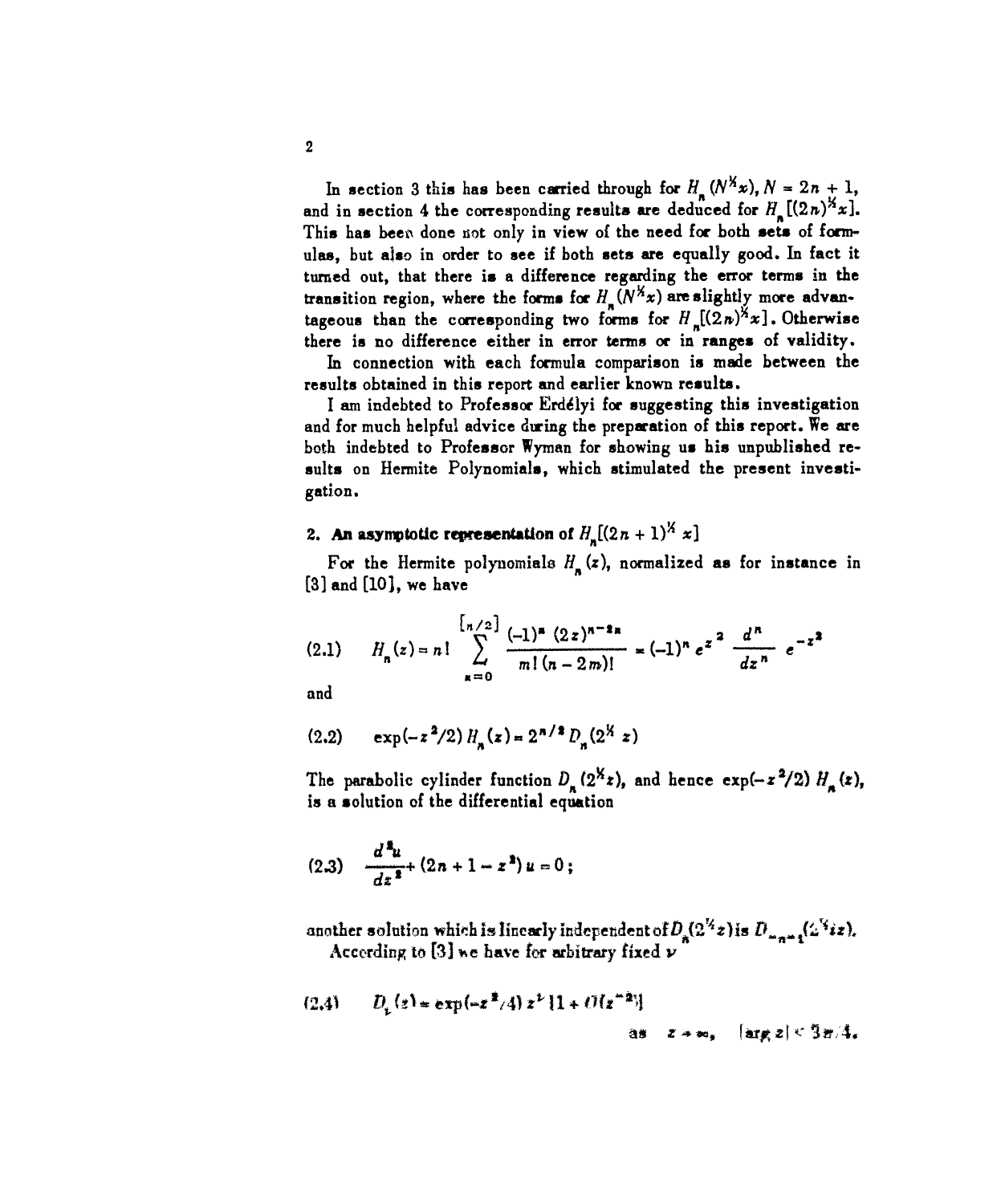In order to use  $[1,$  theorem 1], we set in  $(2.3)$ 

(2.5) 
$$
z = N^{\frac{1}{2}}x
$$
,  $N = 2n + 1 = -i\nu$ ,  $\arg \nu = \pi/2$ 

and obtain

$$
(2.6) \quad \frac{d^2u}{dx^2} + \nu^2(x^2-1)u = 0,
$$

which we shall study in the interval  $I:0 \le x < \infty$ . Since in this interval the equation has a transition point at  $x = 1$ , the comparison equation to be chosen will be

$$
(2.7) \quad \frac{d^2w}{dt^2} - tw = 0
$$

This equation has the Airy functions

$$
w_r = Ai(\omega^r t) \qquad \qquad r = 0, \pm 1,
$$

as particular solutions; here  $\omega = e^{\frac{2\pi i}{3}}$ .

With a three times continuously differentiable function  $\phi(x)$  satisfying  $\phi(x) \neq 0$  on  $I$ , we set

$$
(2.8) \t t = -v^{2.3} \phi(x), \t u = [-\phi'(x)]^2 Y(x)
$$

 $X -$ 

and thereby transform (2.7) into

$$
(2.9) \quad \frac{d^2 \mathbf{1}}{dx^2} = \left[ x^2 \phi \phi^{*2} + {}^3A \phi, x \right] \mathbf{1} \mathbf{y} = 0
$$

where the Schwarzian derivative  $\{\psi, x\}$  is given by

$$
42.101 - 1\phi_0 x = \frac{\phi^2}{\phi^2} - \frac{3}{2} \left(\frac{\phi^2}{\phi^2}\right)^{\frac{1}{2}}
$$

These we have **RAIL MELLING THE ELECTRON**  $\mathbf{r} = \mathbb{C}_* \times \mathbb{F}_*$ **ままま「……」「まま」 エトリ**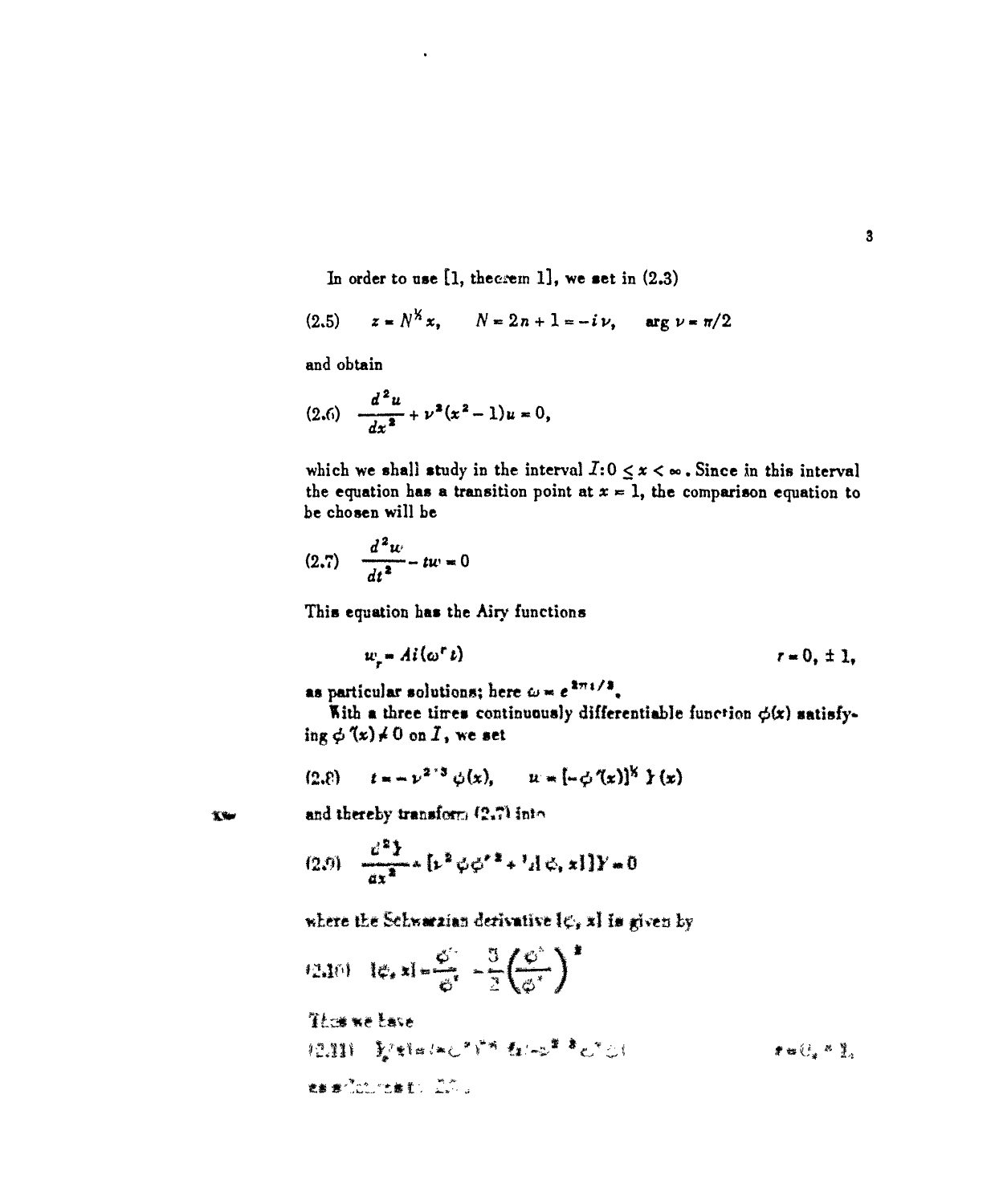In order to achieve that the dominant terms for large  $\nu$  in (2.6) and (2.9) coincide, we shall try to determine  $\phi(x)$  so as to satisfy the equation

$$
(2.12) \quad \phi \phi^{\prime 2} = x^2 - 1
$$

This equation has a real solution, which is negative in  $0 \le x < 1$ , zero at  $x = 1$  and positive for  $x > 1$ , and which is given explicitly by

$$
(2.13) \quad a(x) = \frac{2}{3}(-\phi)^{3/2} = \int_x^1 (1-t^2)^{1/2} dt = -\frac{1}{2}x(1-x^2)^{1/2} + \frac{1}{2}\cos^{-1}x
$$

$$
(2.14) \quad \beta(x) = \frac{2}{3} \phi^{3/2} = \int_1^x (t^2 - 1)^{1/2} dt = \frac{1}{2} x (x^2 - 1)^{1/2} - \frac{1}{2} \cosh^{-1} x
$$

$$
x \ge 1
$$

Here  $\cos^{-1} x$  and  $\cosh^{-1} x$  stand for the principal branches of the respective functions, and fractional powers of positive values are taken positive (everywhere in the present report).

It is easily verified that the function  $\phi(x)$  so determined is three times continuously differentiable, and moreover that  $\phi'(x) > 0$  in the whole interval  $I$ .

Next we write  $(2,6)$  in the form

(2.15) 
$$
\frac{d^2u}{dx^2} + \left[\nu^2 \phi \phi'^2 + \frac{1}{2}[\phi, x]\right]u = F(x)u
$$

where

$$
(2.16) \tF(x) = \frac{1}{2}[\phi, x]
$$

and obtain an estimate of  $F(x)$ , holding uniformly in the interval  $I$ , By using (2.10) and (2.12) we find

$$
F(x) = \frac{5}{16} \frac{x^2 - 1}{\phi^3} - \frac{3x^2 + 2}{4(x^2 - 1)^2}
$$
if  $x \neq 1$ 

 $\overline{\mathbf{4}}$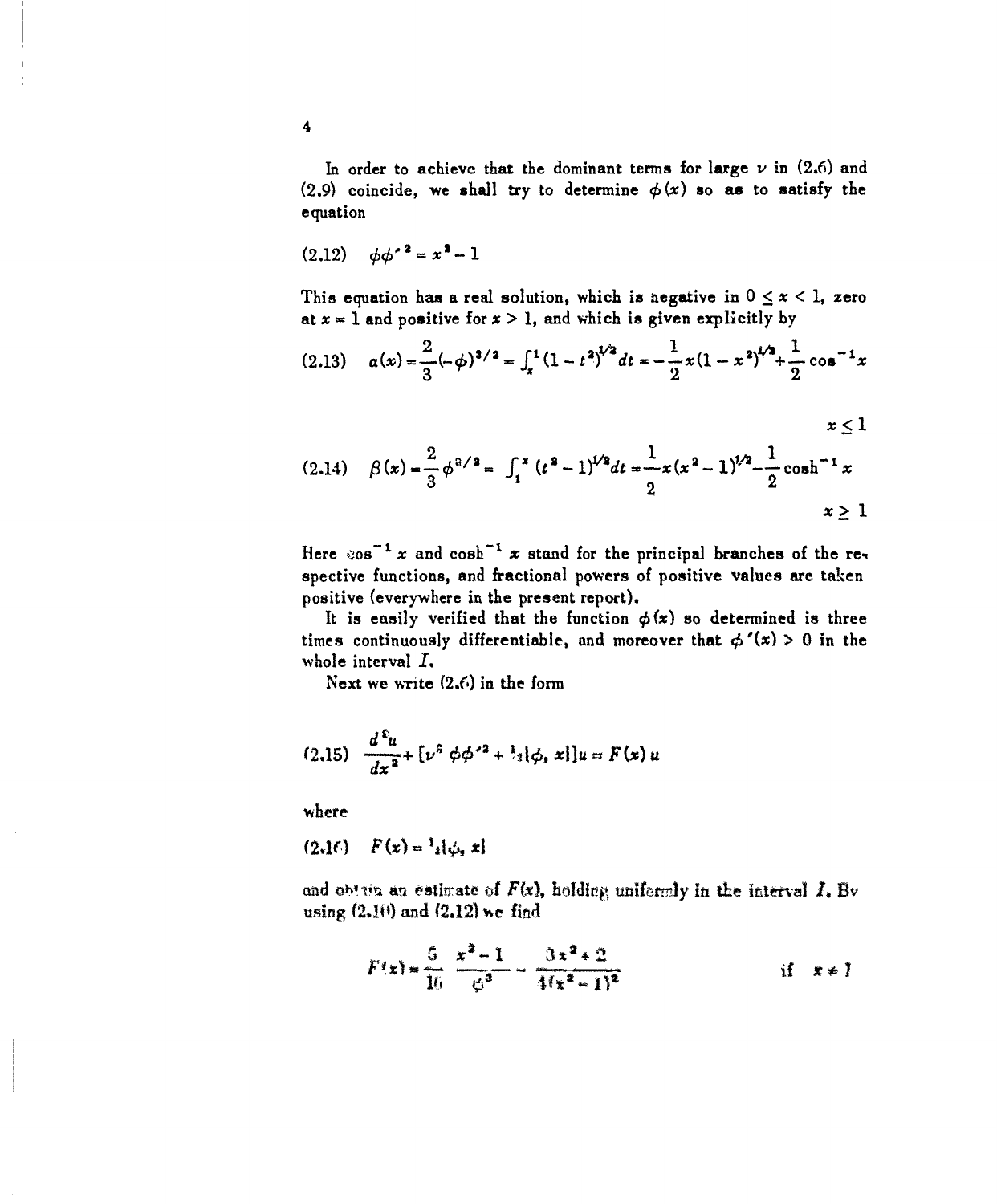and from (2.16), (2.10) and the properties of  $\phi(x)$  it follows that  $F(x)$  is continuous in  $I$ . From  $(2.14)$  we derive the asymptotic expansion

$$
(2.17) \quad \beta(x) = \frac{1}{2}x^2 - \frac{1}{2} \ln(2x) - \frac{1}{4} + O(x^{-2}) \qquad \text{as} \quad x \to \infty
$$

In fact, this is more accurate than we need at present, but  $(2.17)$  will be used in full at a later stage.

Since  $\phi^3 = 9\beta^2/4$ , it is then obvious that

$$
F(x) = O(x^{-2})
$$
 as  $x \to \infty$ ;

so, since  $F(x)$  is continuous in  $I$ , we may write

$$
|(x+1)^2 F(x)| < A \qquad \qquad \text{in} \quad 0 \leq x < \infty,
$$

where  $A$  is independent of  $x$  and  $\nu$ .

Thus all the conditions in [1. theorem 1] will be satisfied, if we choose  $\Lambda(\nu)$  as a constant and

$$
(2.18) \t g(t) - (1+t)^{-2} |1-t^2|^{-1/2}
$$

Since

 $\pm$ 

$$
\int_x^{\infty} g(t) dt = C(x^{-2})
$$
 as  $x \to \infty$ ,

we have in the entire interval  $I$ 

$$
(2.19) \quad \int_{x}^{\infty} g(t) \, dt = \mathcal{O}\left(\frac{1}{1+x^2}\right)
$$

From the *ceorem referred* to it then follows, that there exists a solution  $u_1$  oi  $(2,5)$  fow which

$$
(2.20) \quad u_1 = Y_1 + O\left[\frac{1}{\nu} \ \tilde{Y}_1 \int_x^{\infty} g(t) \, dt\right]
$$

$$
= Y_1 + \tilde{Y}_1 \ \mathcal{O}\left[\frac{1}{\nu(1 + x^2)}\right]
$$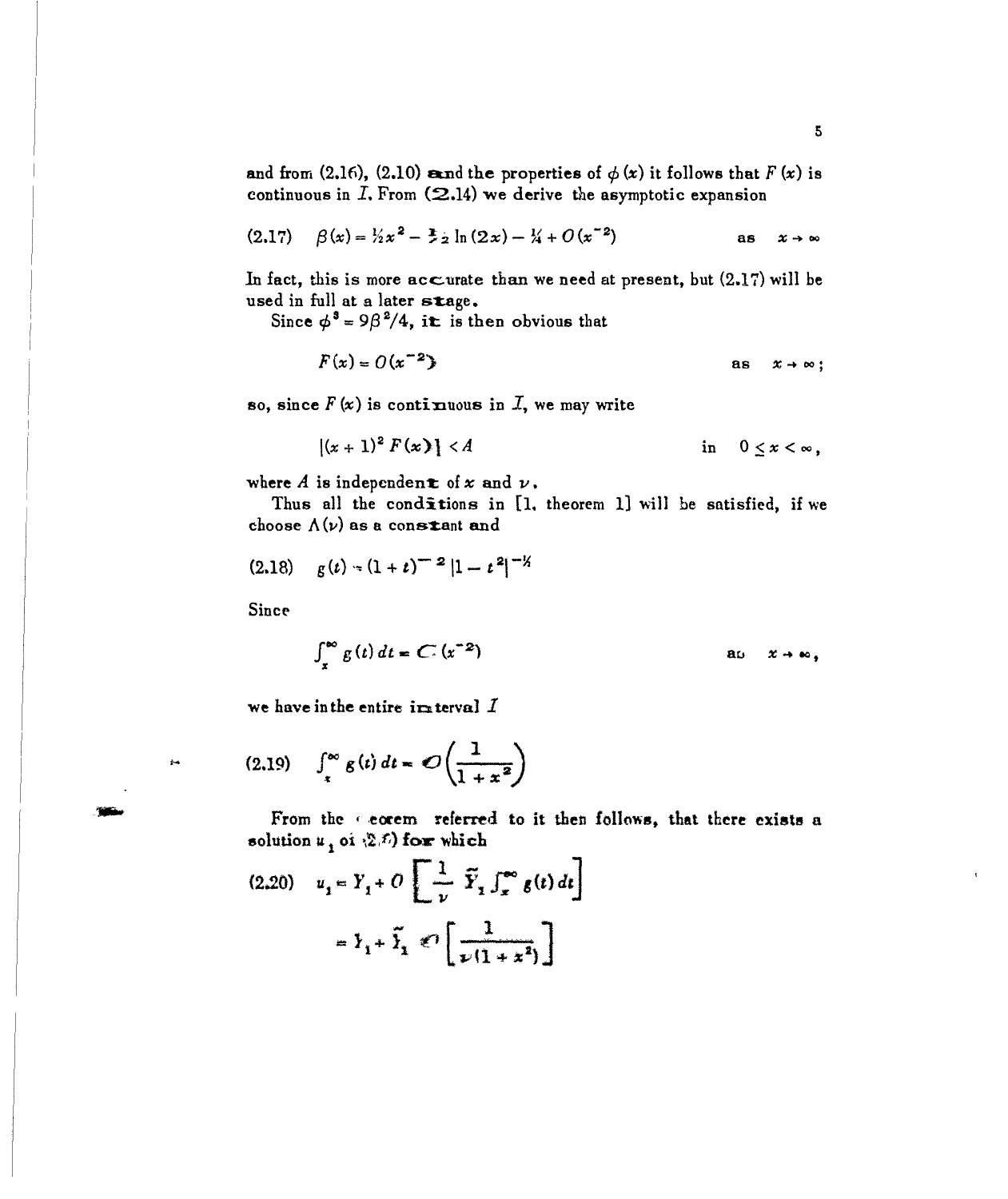holds uniformly for  $\arg \nu = \frac{1}{2}\pi$ ,  $0 \leq \infty < \infty$ . Here  $Y_i$  is the function defined in  $(2,11)$  for  $r = 1$ . In the appraise al of the error, certain difficulties arise due to the fact that the zeros of  $Y_1$  and  $u_t$  do not coincide. In order to cope with these difficulties, a modification  $Y<sub>1</sub>$  of  $Y<sub>1</sub>$  is introduced. All zeros of Ai z are negative = let  $a_0$  be the largest of these, and set  $\theta_1 = -v^{2/3} \omega \phi$ . We may then takes

(2.21) 
$$
\tilde{Y}_1 = \begin{cases} Y_1 & \text{if } \theta_1 > \frac{1}{2}a_0, \\ \\ (-\phi')^{-1/2} \left[ |Ai \theta_1|^2 + |Bi \theta_1|^2 \right]^{1/2} & \text{if } \theta_1 \leq \frac{1}{2}a_0. \end{cases}
$$

From  $(2.3)$  and  $(2.5)$  it follows thent  $u$ , may also be written

$$
(2.22) \t u_1 = c_1(n) D_n [(2N)^K x] + c_{\text{max}}(n) D_{n-1} [(2N)^K ix]
$$

and we proceed to determine  $c_1$  and  $c_2$  from a comparison of (2.20) with (2.22), keeping n fixed and making  $\infty \rightarrow \infty$ .

Since we know that

$$
(2.23) \quad Ai \ z = \frac{\exp{(-\frac{2}{3} \ z^{3/2})}}{2 \pi^{1/2} \ z^{1/4}} \left\{ 1 + O\left(z^{-3/2}\right) \right\}
$$

(see e. g. [6]), we find from (2.2C), choosing for instance  $\arg(-\phi^{\star})^{-1/2}$  $=-\pi/2$ ,

$$
u_1 = (-\phi')^{-\frac{1}{2}} Ai(-\nu^{2/3} \cos{\frac{1}{2}} 1 + O(x^{-2}))
$$

$$
= \frac{\exp(i\nu\beta - 5\pi i/12)}{2\pi^{\frac{1}{2}} \nu^{\frac{1}{2}} (\phi\phi'^2)^{\frac{1}{2}+1}} [1 + O(x^{-2})]
$$

Using (2.12) and (2.17) and substituting  $\nu = iN$ , we obtain

$$
(2.24) \quad u_{1} = e^{\frac{3x}{2} \left[ \lambda x^{2} \right]} x^{\frac{1}{2}} \frac{\exp\left[ \frac{1}{4} \lambda x \right] \left( 1 + \ln 4 \right) - \frac{1}{4} \pi i \right]}{2 \pi^{2} \left[ \lambda \frac{1}{2} \delta \right]} \left[ 1 + O(x^{-2}) \right]
$$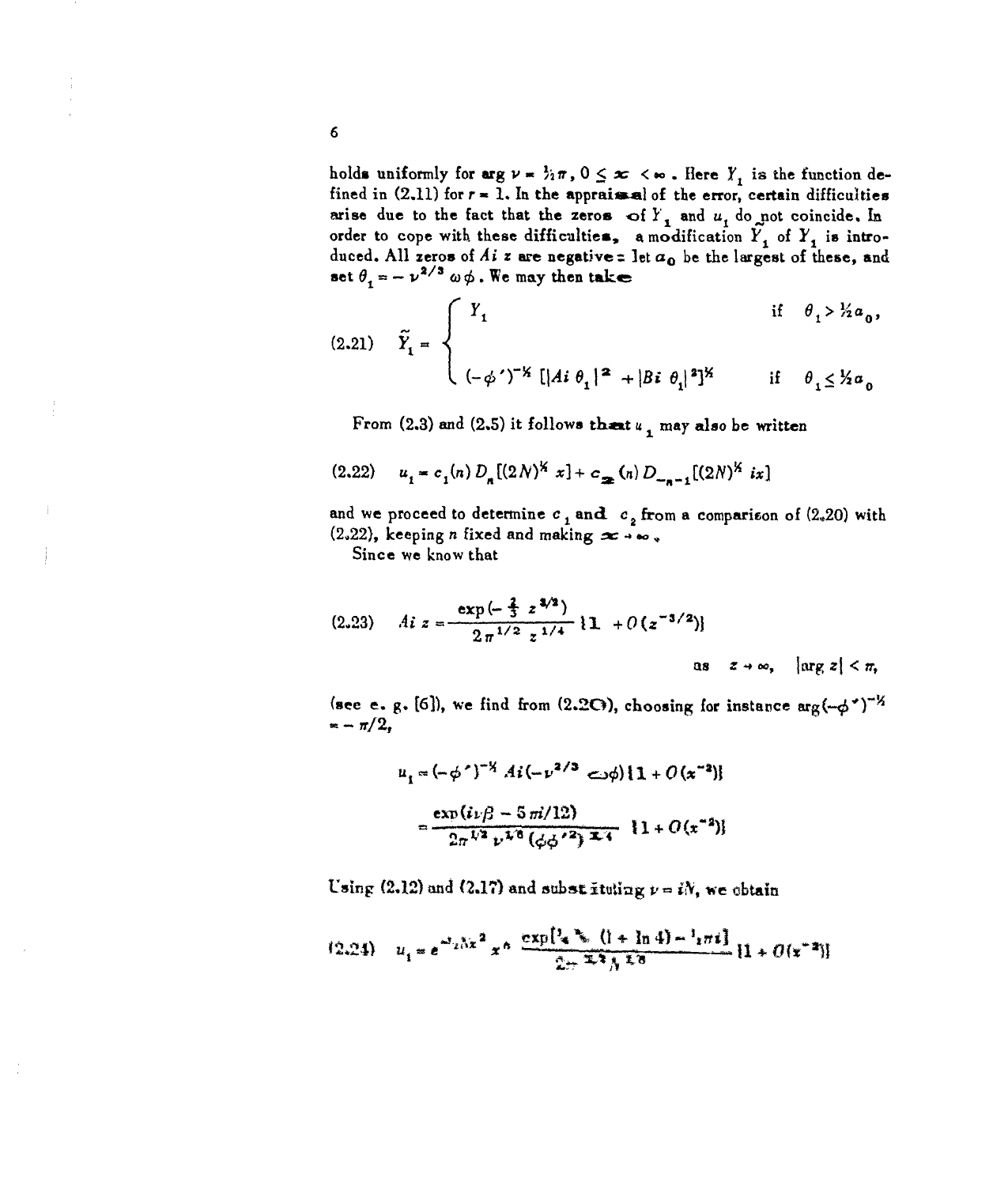On the right-hand side of  $(2.22)$  we use  $(2.4)$  and obtain, from the comparison with (2.24), that  $c_2(n) = 0$  and

$$
c_1(n) = (2N)^{-\frac{1}{2}n} \frac{\exp\left[\frac{1}{4}N(1 + \ln 4) - \frac{1}{2}\pi i\right]}{2\pi^{1/2}N^{1/6}}
$$

This result shows, in combination with  $(2.2)$ ,  $(2.11)$ ,  $(2.20)$  and  $(2.22)$ , that

$$
(2.25)
$$
\n
$$
\begin{bmatrix}\nH_n(N^2 x) \\
= (2\pi)^{1/2} N^{n/2 + 1/6} \exp\left[\frac{1}{2}N(x^2 - \frac{1}{2})\right] \\
\times (\phi')^{-1/2} Ai(N^{2/3} \phi) \{1 + O[n^{-1}(1 + x^2)^{-1}]\}\n\end{bmatrix}
$$

where  $\phi$  is given by (2.13) and (2.14). The formula (2.25) holds uniformly in  $0 \le x \le \infty$  and for all *n* such that  $n(1 + x^2) \rightarrow \infty$ , except that for  $x < 1$ the error term must be modified as mentioned in connection with (2.20).

This result agrees with the asymptotic representations obtained in [2) for the parabolic cylinder functions in complex domains. It is also in accordance with the formula in [7, p. 69 cf. p. 74].

# **3. Specialized forms for**  $H_n(N^2 x)$

In this section we shall derive frow **(2.25)** simpler asymptotic forms for  $H_n(N^Kx)$  in each of the regions (i)  $0 \le x < 1$ , (ii) a neighborhood of  $x = 1$ , and (iii)  $1 < x < \infty$ .

#### (i)  $0 \le x < 1$

In order to make use of the asymptotic form

$$
(3.1) \quad A i \, z = \pi^{-1/2} \left[ z \right]^{-1/4} \left[ \cos \left( \frac{2}{3} \right] z \right]^{3/2} - \frac{1}{4} \pi \right) + O \left( \left[ z \right]^{-3/2} \right) \quad \text{as} \quad z \to -\infty
$$

we assume that  $N^{2/3} \phi \rightarrow -\infty$  as  $n \rightarrow \infty$ . From (2.13) and (2.14) it follows that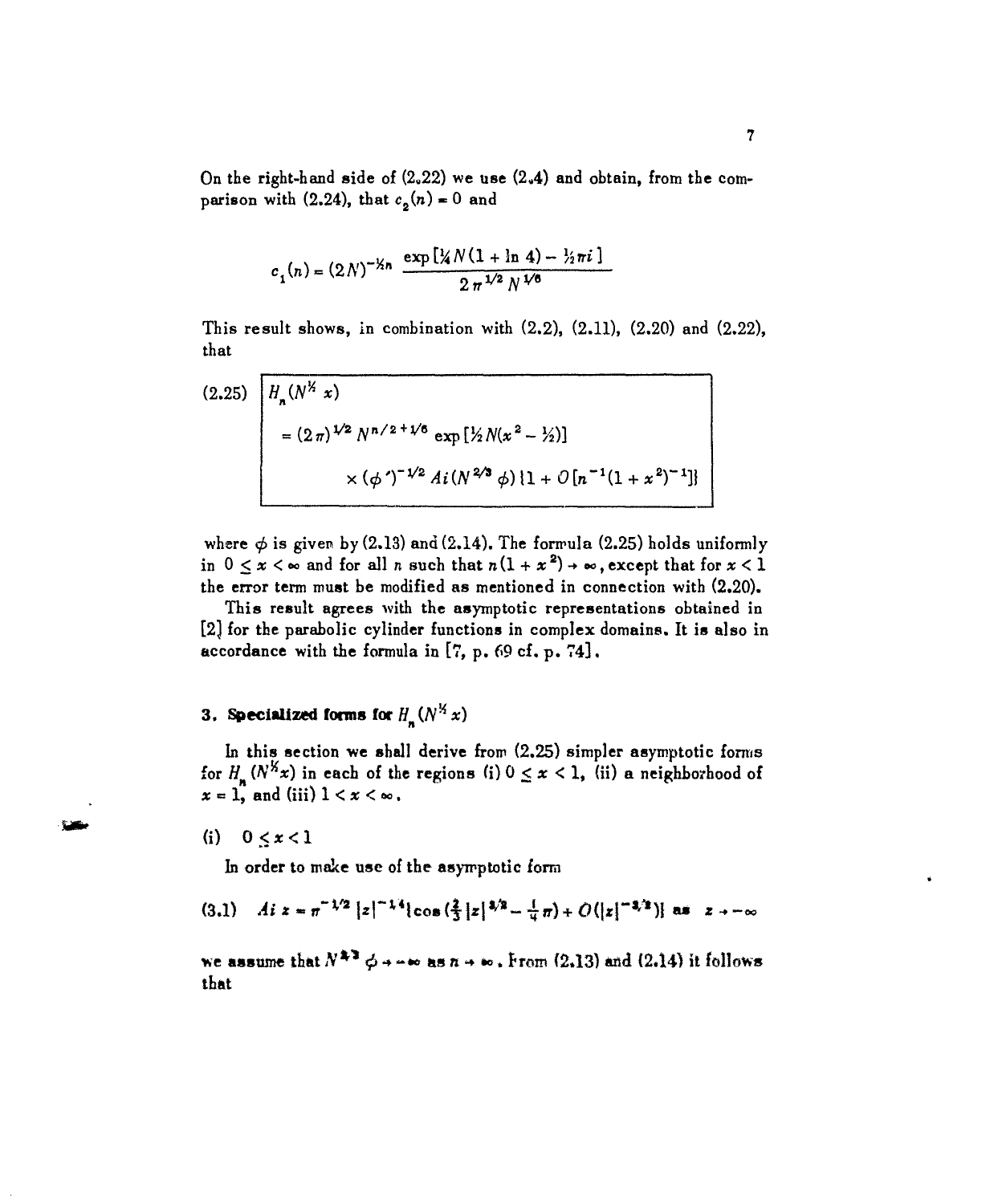$$
(3.2) \quad \phi(x) = \frac{6}{x} \sqrt[1]{x} (x-1) \{1+O(x-1)\}
$$
 as  $x \to 1$ ,

so that the assumption  $N^{2/2}$   $\phi \rightarrow -\infty$  is equivalent to

$$
(3.3) \quad n^{2/3}(1-x) \rightarrow \infty
$$
 as  $n \rightarrow \infty$ .

By (3.1) we now have

$$
(\phi')^{-1/2} Ai(N^{2/3} \phi) = \frac{\cos(\frac{2}{3} N |\phi|^{2/3} - \frac{1}{4} \pi) \cdot O(N^{-1} |\phi|^{-2/3})}{\pi^{1/3} N^{1/6} |\phi \phi|^2|^{1/4}}
$$

which may be reduced to

$$
(3.4) \quad (\phi')^{-1/2} \, Ai\,(N^{2/3}\,\phi) = \frac{\cos\,(N\,\alpha\,(x) - \frac{1}{4}\,n) + O\,(n^{-1}\,(1-x)^{-2/3}\,)}{n^{1/2}\,N^{1/6}\,(1-x^2)^{1/4}}
$$

by using (2.12), (2.13) and (3.2).<br>Sirce in this case  $Ai (N^{2/3} \phi)$  and  $Bi (N^{2/3} \phi)$  are of the same order of magnitude, the modified error term in (2.25) may be included in

 $O\{n^{-1}(1-x)^{-3/2}\}.$ 

and, using the above expression (3.4), we obtain from (2.25)

(3.5) 
$$
H_n(\Lambda^{1/2} x) = 2^{1/2} \Lambda^{n/2} \exp\left[\frac{1}{2}N(x^2 - \frac{1}{2})\right] (1 - x^2)^{-1/4}
$$

$$
\times \left[ \cos\left[\frac{N\alpha(x) - \frac{1}{2}n\right] + O\left[n^{-1}(1 - x)\right]^{-1/2} \right]
$$

where  $a(x)$  is given by (2.13).

 $\mathbb{R}^2$ 

It is usual to set in the interval  $0 \le x < 1$ 

$$
x = c \text{ is } \theta \qquad \qquad 0 < \theta \leq \frac{1}{4}\pi;
$$

doing this one obtains from (3.5)

(3.6) 
$$
H_n(z) = H_n(N^2 \cos \theta)
$$
  
=  $2^{3/4} \sqrt{3} \exp\{1.4 \cos 2\theta\} \sin \theta^{-3}$   
Area  $\left[4 \sqrt{3} \cdot 2 \theta - \sin 2\theta - 1.4 \pi\right] + O(\pi^{-1} \theta^{-3})$ 

 $\overline{g}$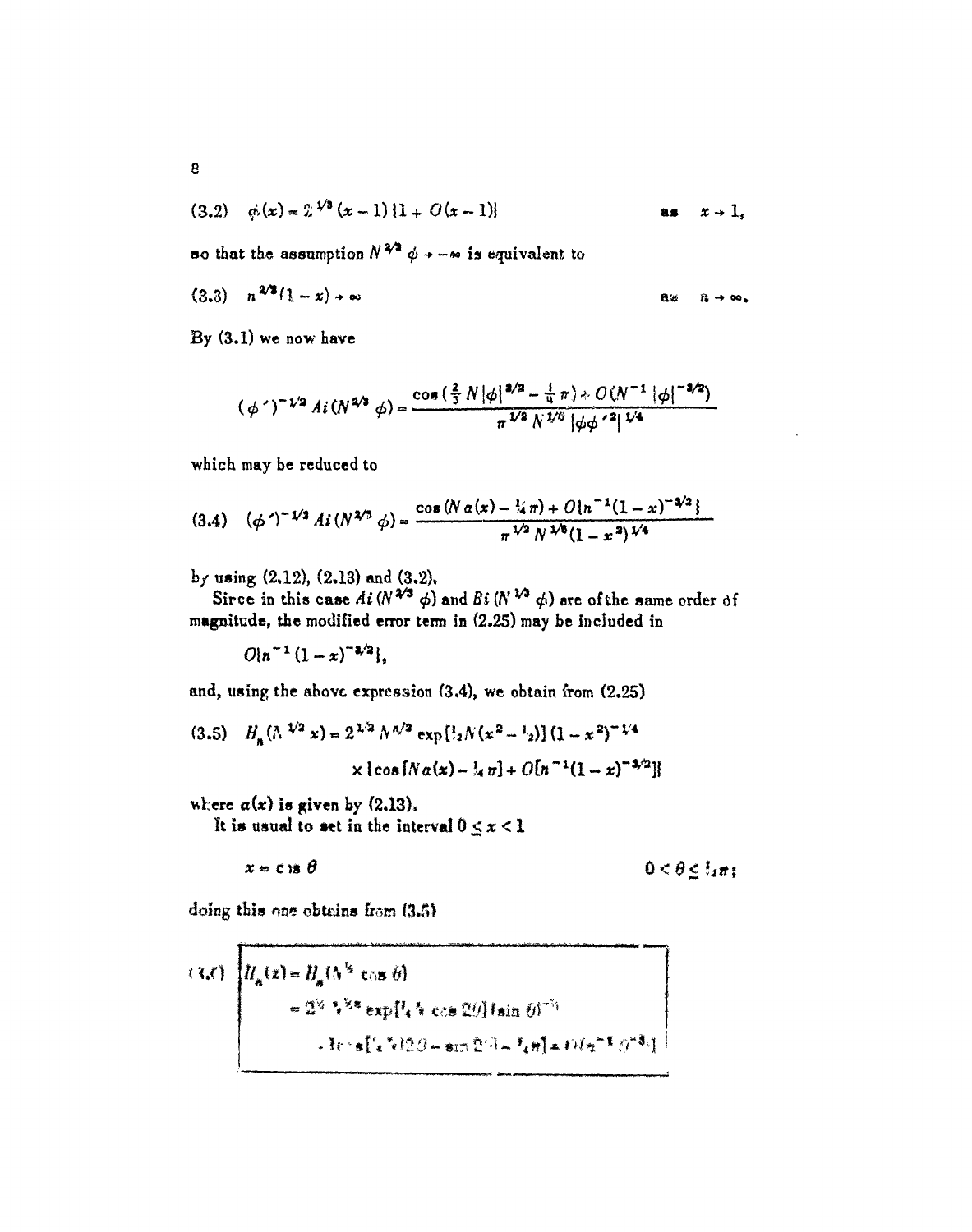This holds for  $0 \le z \le N^{\frac{1}{2}}$ , as  $n \to \infty$  and  $n^{1/6}(N^{1/2} - z) \to \infty$ , corresponding to  $n \theta^3 \rightarrow \infty$ .

This result agrees with the first two terms in the asymptotic expansion obtained by Plancherel and Rotach [8], and from the asymptotic expansions given by these authors it is seen that the error term in **(3.6)** can not be improved. Plancherel and Rotach, however, use another normalization of  $H_n(z)$  and have, in our notation, the argument

 $(2n+2)^{\frac{1}{2}}$  cos  $\theta$ 

Numerical estimates of the error term **are** given by **G.** Sansone **[91** for *z* bounded, and in the interval (i) by van Veen **[11],** who also uses the argument  $(2n + 2)^{\frac{1}{2}}$  cos  $\theta$ .

(ii) The neighborhood of  $x = 1$ We first assume that  $N^{2/3} \phi \rightarrow 0$  as  $n \rightarrow \infty$ , or by (3.2),

$$
(3.7) \quad n^{2/3}(x-1) \rightarrow 0 \qquad \qquad \text{as} \quad n \rightarrow \infty.
$$

Then, by (2.12), **(3,2)** and

(3.8) 
$$
Aiz = 3^{-2/3} [\Gamma(2/3)]^{-1} + O(z)
$$
 as  $z \to 0$ ,

we find

$$
(\phi')^{-1/2} \, Ai(N^{2/3} \phi) = \left(\frac{\phi}{x^2 - 1}\right)^{1/3} \left[3^{-1/3} [\Gamma(2/3)]^{-1} + O[n^{-3}(x - 1)]\right]
$$

$$
= 2^{-1/8} \, 3^{-2/3} \left[\Gamma(2/3)\right]^{-1} \left[1 + O\left[\frac{1}{2}\right]^{2/3}(x - 1)\right]
$$

Since the argument of the Airy function in this case tends to  $z=x_0$ , we need not modify the error term in (2.25), so that we readily obtain

(3.9) 
$$
\begin{bmatrix} H_n(z) = H_n(N^k x) \\ = \frac{2^{k/3} \pi^{k/2}}{3^{k/2} \Gamma(2/3)} N^{k/2 + k/6} \exp[t_2 V(x^2 - t_2)] \\ = \sqrt{[k+1] [t_2^{k/6} (x-1)] + t^4 (t_2^{-k})]}\end{bmatrix}
$$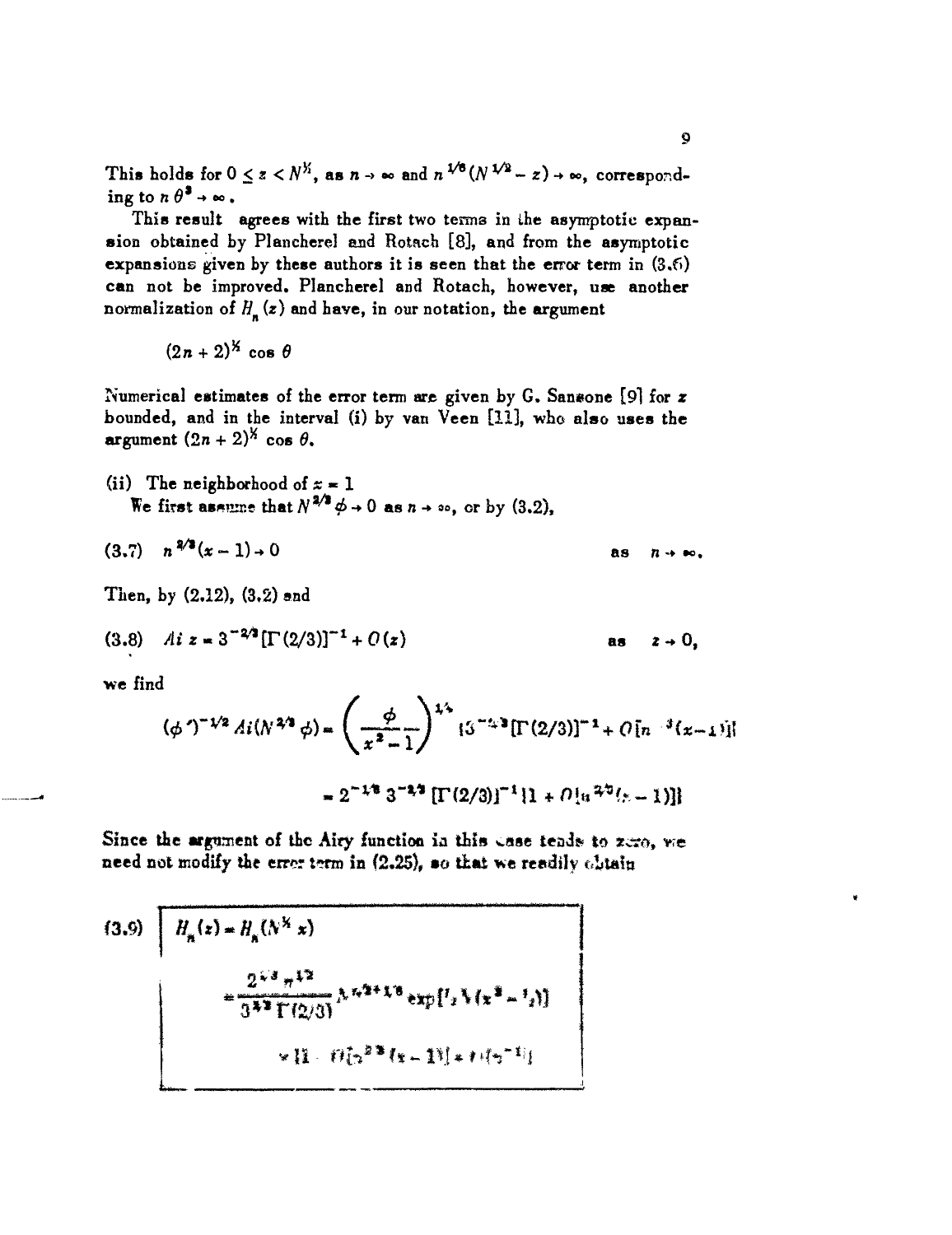This holds as  $n \to \infty$  in a neighborhood of  $z = N^{\frac{1}{2}}$  such that

$$
n^{1/6}(z-N^{1/2})\to 0
$$

A formula with a much larger range of validity than (3.9), if more complicated, can be derived from (2.25) in the following way.

From  $(3.2)$  it follows that

$$
(3.10) N^{2/3} \phi = 2^{1/3} N^{2/3} (x-1) + O[n^{2/3}(x-1)^2]
$$
 as  $x \to 1$ 

We assume now that

$$
(3.11) \quad n^{\sqrt{3}}(x-1) \to 0 \qquad \qquad \text{as} \qquad n \to \infty
$$

instead of (3.7), and use for a while the abbreviation  $t = 2^{1/3} N^{2/3} (x - 1)$ . Then, by use of the mean value theorem and (3.10), we obtain

$$
Ai (N^{2/3} \phi) = Ai t + A \tilde{i}'(t) O [n^{2/3} (x-1)^2],
$$

where  $Ai'(t)$  is a modification  $\sigma$ .  $\forall i''(t)$  analogous to the modification of  $Y_i$  in (2.21). Taking  $\widetilde{di}$  z in the similar sense, it can be verified that the following relation holds for all real z

$$
(3.12) \quad Ai'(z) = Ai(z) O(1+|z|^2)
$$

Thus

$$
Ai(N^{2/3} \phi) = Ai t + Ai t [O\{\eta^{2/3}(x-1)^2\} + O(n|x-1|^{5/2})]
$$

As before, we have from (3.2)

$$
(\phi')^{-1/2} = [(x^2 - 1)^{-1} \phi]^{1/4} = 2^{-1/8} [1 + O(x - 1)]
$$

By substitution in  $(2.25)$  we get the error terms

$$
\theta[n^{23}(x-1)^2], \ \theta(n|x-1|^{5/2}), \ \theta(x-1)
$$
 and  $\theta(n^{-1}),$ 

the first one of which can be critted since

$$
\ell^{\frac{n}{2}}[\tau^{\frac{n-2}{2}}(x-1)^{\frac{n}{2}}] \leq \max\{\ell^{\frac{n}{2}}[\tau^{\frac{1}{2}}(x-1)^{\frac{n-2}{2}}],\ell^{\frac{n}{2}}(x-1)]\}
$$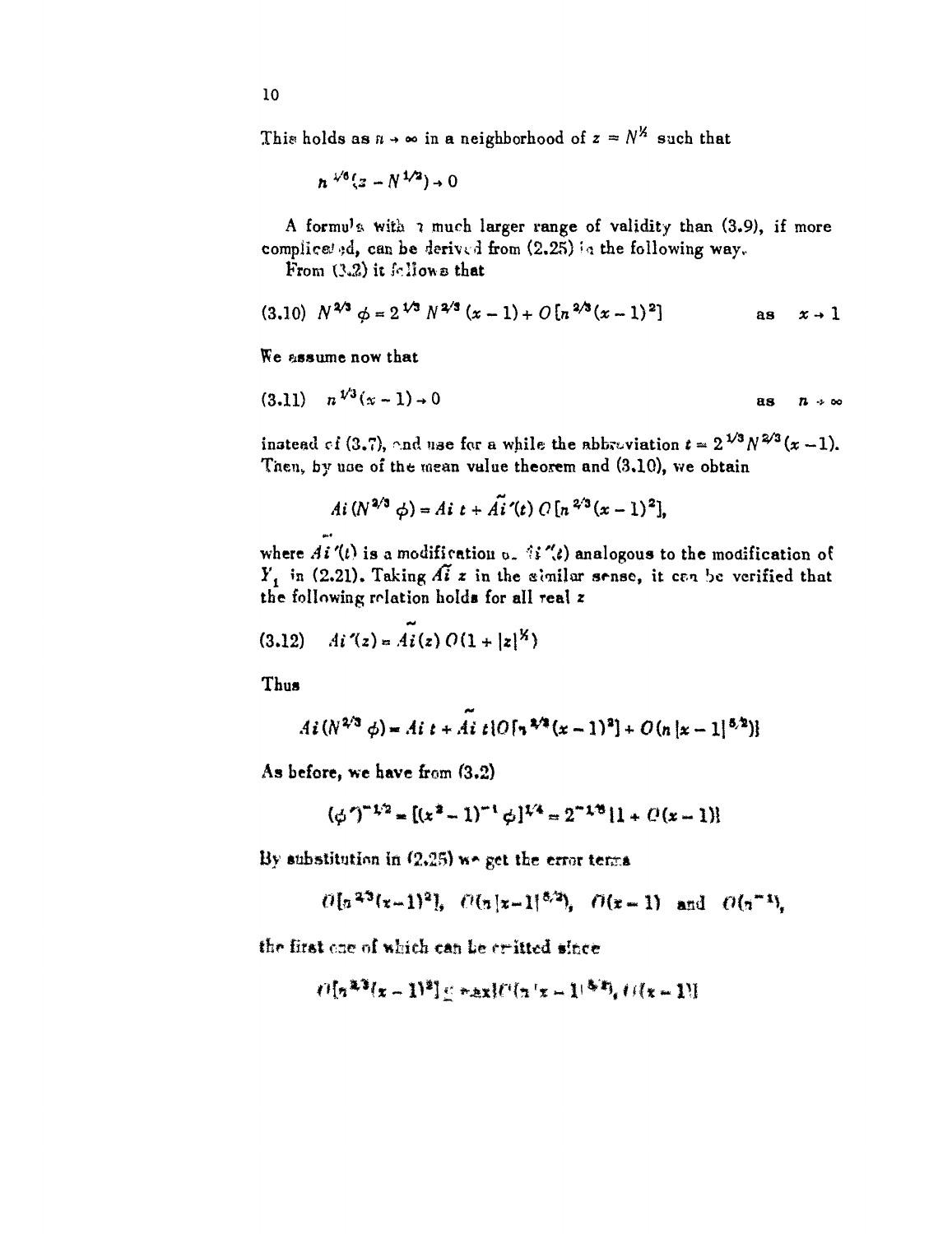Hen e

(3.13) 
$$
H_n(z) = H_n(N^2 \ x)
$$
  
=  $2^{1/3} \pi^{1/2} N^{n/2+1/6} \exp{\left[\frac{1}{2}N(x^2 - \frac{1}{2})\right]}$   
 $\times 14i t + 4i t [\mathcal{O}(n |z - 1|^{3/2}) \times O(x - 1) + O(n^{-1})]$ 

where  $t = 2^{\sqrt{3}} N^{7} (-1)$ . This holds as  $n \rightarrow \infty$  in a neighborhood of  $z = N^{1/2}$  such that  $u^{-1/6}(z - N^{1/2}) \rightarrow 0$ .

**E.** in particular, we take  $z = N^{1/2} = O(n^{-1/6})$ , show (3.13) yields the same result as given by Szegö [10, formula  $(8.22.1)$ ]

(iii)  $1 \leq x \leq \infty$ 

فكالأ

We assume that  $N^{2/3}$   $\phi \rightarrow \infty$ , or

 $(3.14)$   $n^{2/3}(x-1) \approx \infty$ .

which can be satisfied if one of the variables n or x becomes arbitrarily large. Then we find by use  $o'$  (2.12) and (2.23)

$$
(3.15) \quad (\phi')^{-1/2} \, Ai\,(N^{4/3}\,\phi) = \frac{\exp\left(-\frac{2}{3}N\,\phi^{4/3}\right)}{2\,\pi^{1/2}\,N^{1/6}\left(x^2-\frac{1}{2}\right)^{1/4}}\, \{1+O\,(n^{-1}\,\phi^{-4/2})\}
$$

Since by (3.2)  $\phi^{-3/2} = O[(x-1)^{-1/2}]$  as  $x \to 1$ , and by (2.14) and (2.17)  $\phi^{-3/2} = O(x^{-2})$  as  $x \to \omega$ , it follows that the error term in (3-25) may be written as  $O(n^{-1}x^{-1/2}(x-1)^{-1/2})$  in the whole interval  $1 < x < \infty$ . Thus, we can neglect the error term in  $(2.25)$ , when we substitute  $(3.15)$ , and hence we have proved

 $(3.10)$   $H_x(N^3x)$  $=2^{-1/2}h^{n/2}\exp{U_2N[x^2-1_2-2\beta(x)]]}(x^2-1)^{-1/4}$  $x 11 + O[a^{-1}x^{-1/2}(x-1)^{-1/2}]$ 

where  $\beta$ (x) is given by (2.14).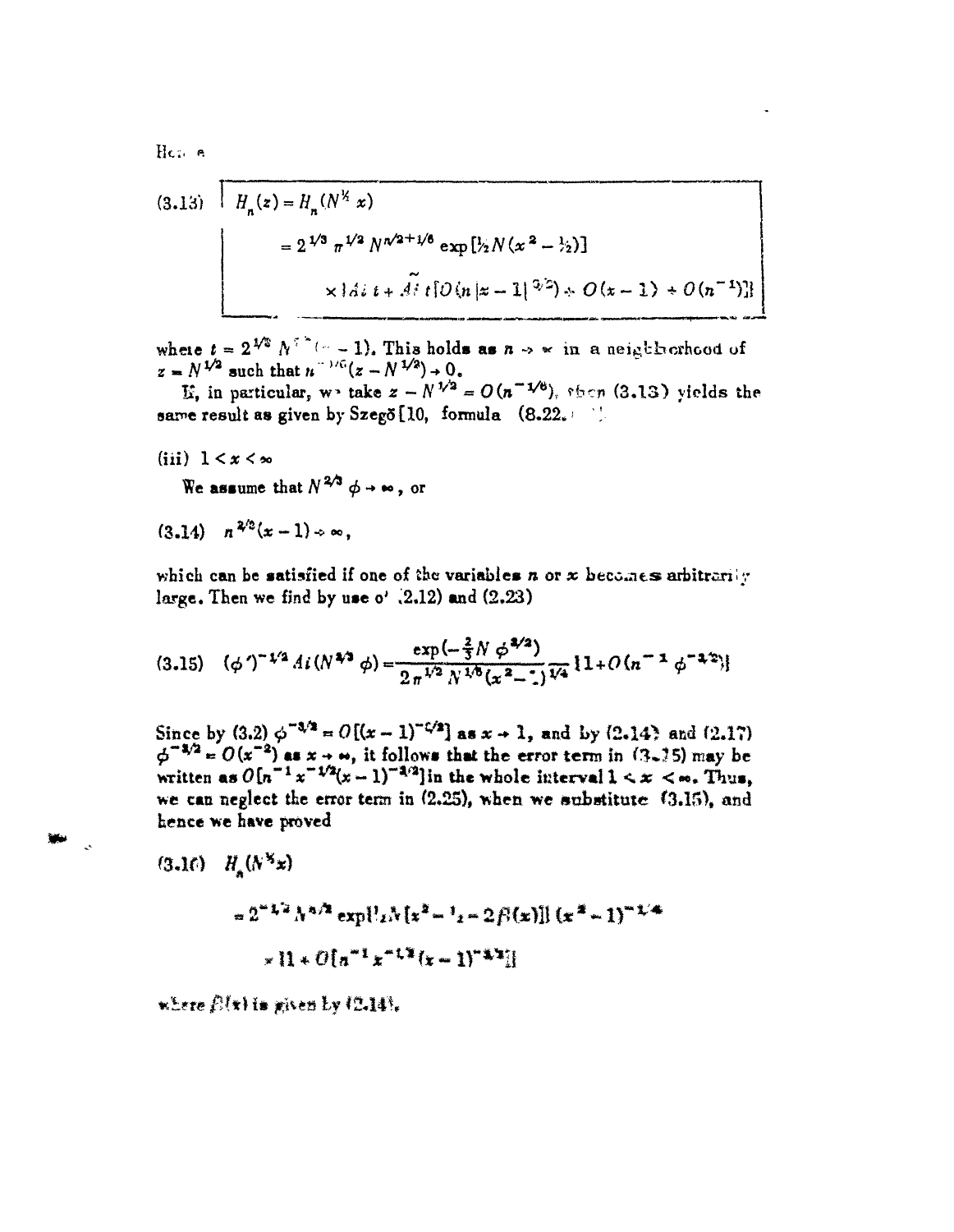It is usual to set in  $1 < x < \infty$ 

$$
x = \cosh \theta
$$

 $0 < \theta < \infty$ .

With this substitution (3.16) becomes

(3.17) 
$$
H_n(z) = H_n(N^{\frac{1}{2}} \cosh \theta)
$$

$$
= N^{\frac{1}{2}n} \exp[\frac{1}{2}N(2\theta + e^{-2\theta})](2 \sinh \theta)^{-\frac{1}{2}}
$$

$$
\times \left\{1 + O\left(n^{-1} \sinh^{-3} \frac{2\theta}{3}\right)\right\}
$$

This holds for  $N^{\frac{1}{2}} < z < \infty$ , as  $n^{\frac{1}{5}}(z - N^{\frac{1}{2}}) \rightarrow \infty$ , corresponding to *n* sinh<sup>3</sup>(2 $\theta$ /3)  $\rightarrow \infty$ . Hence (3.17) is valid both for fixed  $\theta$  as  $n \rightarrow \infty$  and for fixed n as  $z \rightarrow \infty$ .

The result obtained here agrees with  $[8]$  (cf. the remarks to  $(3.6)$ ) and with the expansion due to L. Heflinger [4], who uses the same normalization as Plancherel and Rotach and in a smaller domain gives a numerical upper bound for the error term. It is seen from the results of these authors that the error term in  $(3.17)$  can not be improved in that part of the domain of validity, in which  $\theta \to 0$ , or  $z - N^{\frac{1}{2}} = o(N^{\frac{1}{2}})$ .

# 4. Asymptotic forms for  $H_n[(2n)^k \xi]$

In order to obtain an asymptotic representation of  $H_a[(2n)^8 \xi]$ , corresponding to (2.25), we might proceed in a similar manner as in section 2, studying instead of  $(2.6)$  the differential equation

$$
(4.1) \quad \frac{d^2 u}{d \xi^2} - 4 \pi^2 \left( \xi^2 - 1 - \frac{1}{2\pi} \right) u = 0
$$

This equation has  $e^{-n\xi^2} H_n((2n)^N \xi)$  as a solution, and the theorem in [1], which was used in section 2 can be extended to hold in the present case, although the new function  $\phi$  will depend on  $n$ .

A much easier way, however, is to convert  $(2.25)$  by the transformation

$$
(4.2) \quad x = \frac{\zeta}{h}, \qquad \phi(x) = \frac{\Phi(\zeta)}{h^{4.5}}
$$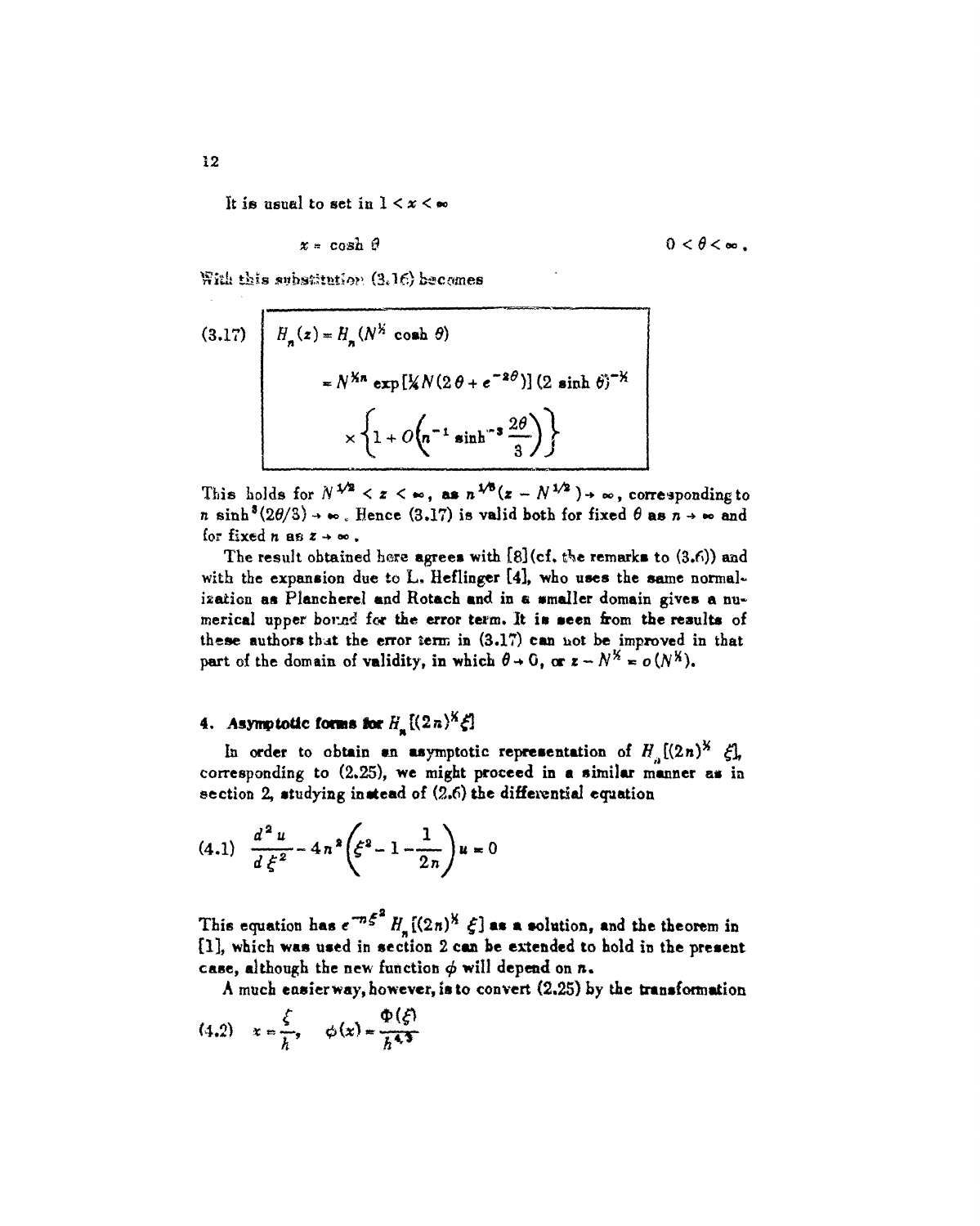where  $h = [(2n + 1)/2n]^{\frac{1}{2}}$ . Hence<br>
(4.3)  $\Phi(\xi) = h^{\frac{1}{2}} \phi\left(\frac{\xi}{h}\right)$  $(4.3)$ 

and by  $(2.12)$  it follows that  $\Phi(\xi)$  satisfies

$$
(4.4) \qquad \Phi \Phi'^2 = \xi^2 - h^2
$$

By substitution of (4.2) in **(2.25),** we can establish the following result

(4.5)  
\n
$$
H_n[(2n)^{\frac{1}{2}} \xi]
$$
\n
$$
= (2\pi)^{\frac{1}{2}} \sqrt[n]{(2n)^{-1/12}} \exp[n \xi^2 - \frac{1}{2}N] (\Phi')^{-1/2}
$$
\n
$$
\times Ai[(2n)^{2/3} \Phi][1 + O[n^{-1}(1 + \xi^2)^{-1}]]
$$

where  $\Phi$  is given by (4.3), (2.13) and (2.14). This holds uniformly in  $0 \leq \xi < \infty$  and for all *n* such that  $n(1 + \xi^2) \rightarrow \infty$ , except that for  $\xi < h$ the erfor term must be modified ac in  $(2.25)$ .

A set of asymptotic forms for  $H_{\bullet}[(2n)^{\frac{1}{2}} \zeta]$  corresponding to the forms for  $H_n(N^2 x)$  developed in section 3 can now be derived from (4.5), although the calculations are more laborious in this case.

For the sake of convenience we note that  $1 < h < 2$  for every n, and **also**

(4.6) 
$$
h = \left(1 + \frac{1}{2n}\right)^{\frac{1}{2}}
$$
  
=  $1 + \frac{1}{4}n^{-1} + O(n^{-2})$  as  $n \to \infty$ 

and

$$
(4.7) \quad \xi - h = \xi - 1 + O(n^{-1})
$$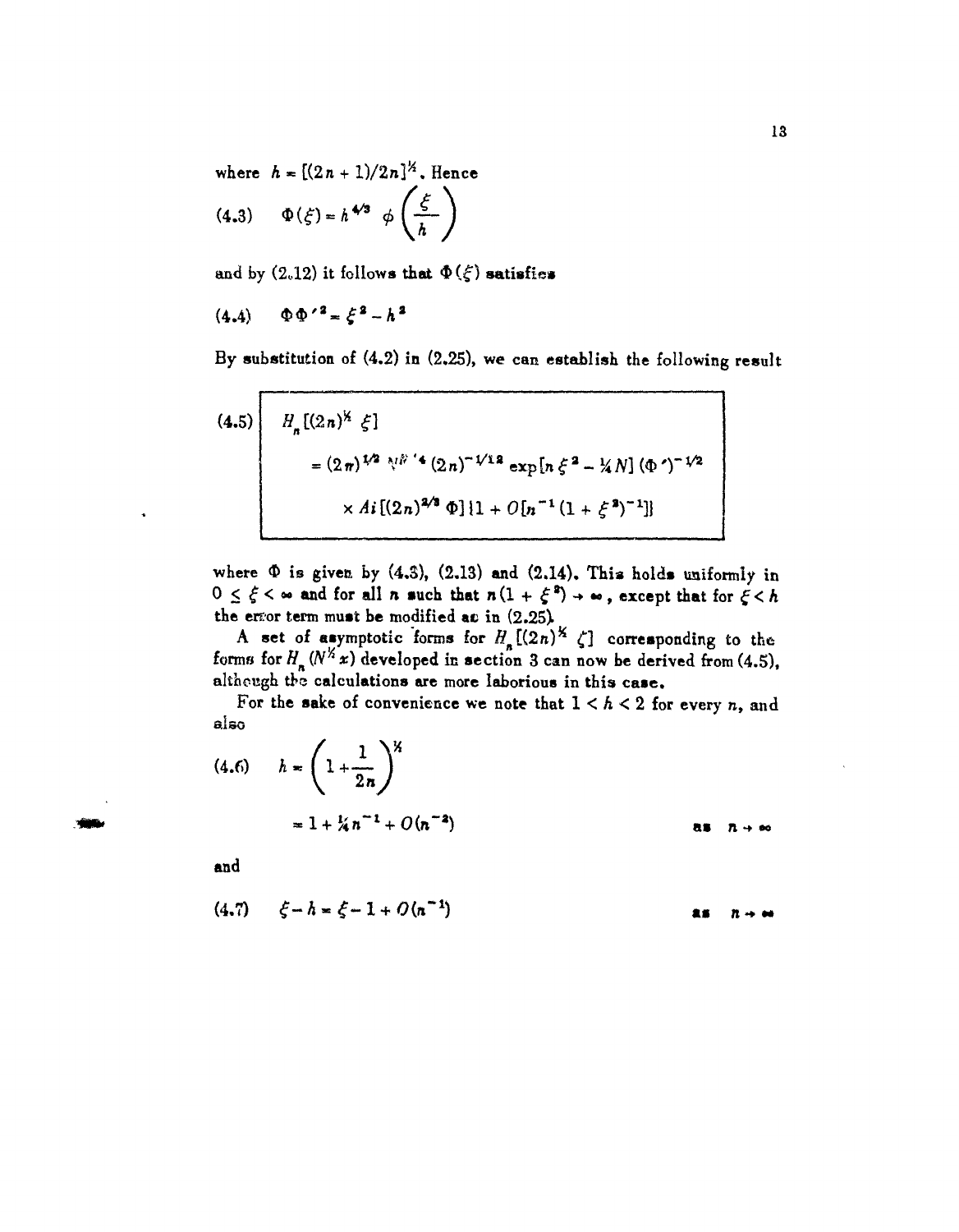(i)  $0 \le \xi < 1$ 

From (3.2) and (4.3) it follows that

(4.8) 
$$
\Phi(\xi) = (2 h)^{1/3} (\xi - h) \{1 + O(\xi - h)\}
$$
 as  $\frac{\xi}{h} \to 1$ 

In order to use (3.1), let  $(2n)^{2/3}$   $\Phi \rightarrow -\infty$  as  $n \rightarrow \infty$ , or equivalently, as seen from (4.7) and (4.8)

$$
(4.9) \t n2/3(1-\xi) \to \infty \t \text{as} \t n \to \infty
$$

Then, by (3.1), (4.3), (4.4) and (2.13)

$$
(4.10) \quad (\Phi')^{-1/2} \ Ai[(2n)^{2/3} \ \Phi] = \frac{\cos[N \ a(\xi/h) - \frac{1}{4} \pi] + O\{n^{-1}(1-\xi)^{-3/2}\}}{\pi^{1/2}(2n)^{1/6} \ (h^2-\xi^2)^{1/4}}
$$

and for the same reason as in section 3 case **(i)** the modified error term occurring in (4.5) may be included in  $O\{n^{-1}(1-\xi)^{-3/2}\}\$ .

'Next, we introduce

 $\mathbb{R}^2$ 

$$
\xi = \cos \sigma \qquad \qquad 0 < \sigma \leq \frac{1}{2}\pi
$$

and observe that  $(4.9)$  is equivalent to  $n \sigma^3 \rightarrow \infty$  as  $n \rightarrow \infty$ . By  $(2.13)$ 

$$
a\left(\frac{\xi}{h}\right) = -\frac{1}{2} \frac{\xi}{h} \left(1 - \frac{\xi^2}{h^2}\right)^{\frac{1}{2}} + \frac{1}{2} \cos^{-1} \frac{\xi}{h}
$$

where, as  $n \rightarrow \infty$ ,

$$
-\frac{1}{2} \frac{\xi}{h} \left(1 - \frac{\xi^2}{h^2}\right)^{\frac{1}{2}} = -\frac{1}{2} h^{-2} \cos \sigma \left(\sin^2 \sigma + \frac{1}{2n}\right)^{\frac{1}{2}}
$$

$$
= -\frac{n}{2N} [\sin 2\sigma + \frac{1}{2}n^{-1} \cot \sigma + O(n^{-2} \sigma^{-3})]
$$

and furthermore, **by** Taylor's formula,

$$
\frac{1}{2}\cos^{-1}\frac{\xi}{h} = \frac{1}{2}\sigma + \frac{1}{8}n^{-1}\cot\sigma + O(n^{-2}\sigma^{-3})
$$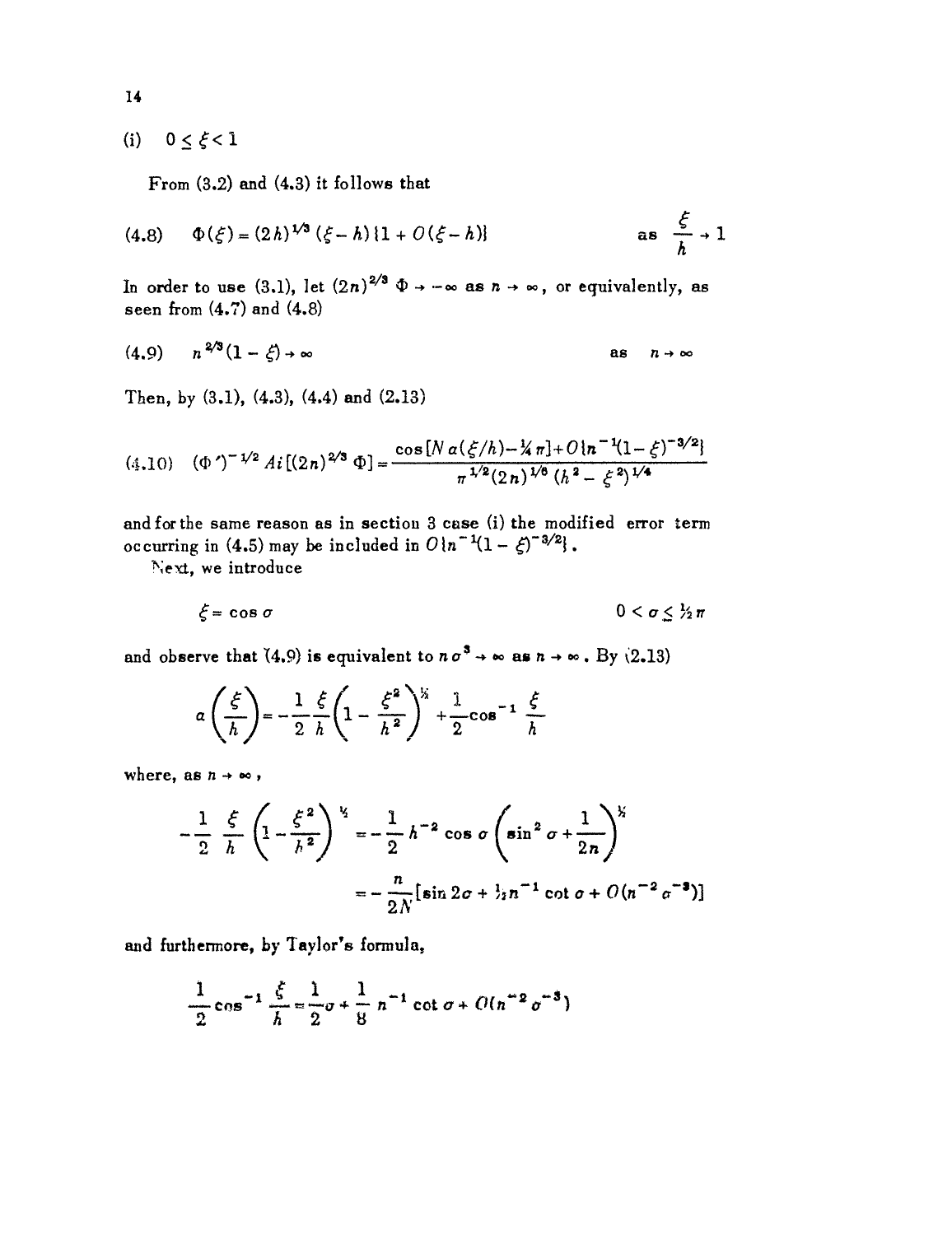15

Hence

(4.11) 
$$
N a \left( \frac{\xi}{h} \right) = \frac{1}{2} N x - \frac{1}{2} n \sin 2\sigma + O(n^{-1} \sigma^{-3})
$$

and in the denominator in (4.10)

$$
(4.12) \quad (h^2 - \xi^2)^{1/2} = (\sin \sigma)^{1/2} \{1 + O(n^{-1} \sigma^{-2})\}
$$

By substituting  $(4.11)$  and  $(4.12)$  into  $(4.10)$ , and then  $(4.10)$  into  $(4.5)$ , and using

$$
(2n+1)^{n/2} = (2n)^{n/2} e^{\frac{1}{2}} \{ 1 + O(n^{-1}) \}
$$
 as  $n \to \infty$ 

it is seen that

(4.13) 
$$
H_n(z) = H_n[(2n)^{\frac{1}{2}} \cos \sigma]
$$
  
=  $2^{\frac{1}{2}} (2n)^{\frac{1}{2}n} \exp[\frac{1}{2}n \cos \frac{r}{2} \sigma] (\sin \sigma)^{-\frac{1}{2}}$   
 $\times {\cos[(n - \frac{1}{2})\sigma - \frac{1}{2}n \sin 2\sigma - \frac{1}{4}n] + O(n^{-\frac{1}{2}}\sigma^{-3})}$ 

This holds for  $0 \leq z < (2n)^k$ , as  $n \to \infty$  and  $n^{1/6}[(2n)^{1/2} - z] \to \infty$ , corresponding to  $n \sigma^3 \rightarrow \infty$ .

This result is in agreement with the asymptotic representation obtained by Wyman by a contour integration method.

### (ii) The neighborhood of  $\xi = 1$

The formula analogous to (3.9) can be found most easily by intro-<br>ducing in (3.9)  $x = h^{-1} \xi$ . The *essumption*  $n^{2/3}(x - 1) \rightarrow 0$  as  $n \rightarrow \infty$ corresponds to

$$
n^{2/3}(\xi-1)\rightarrow 0
$$
 as  $n\rightarrow\infty$ 

as seen by (4.7), and the error term  $O[n^{2/3}(x-1)]$  may be replaced by  $O[n^{2/3}(\xi-1)] + O(n^{-1/3})$ . Hence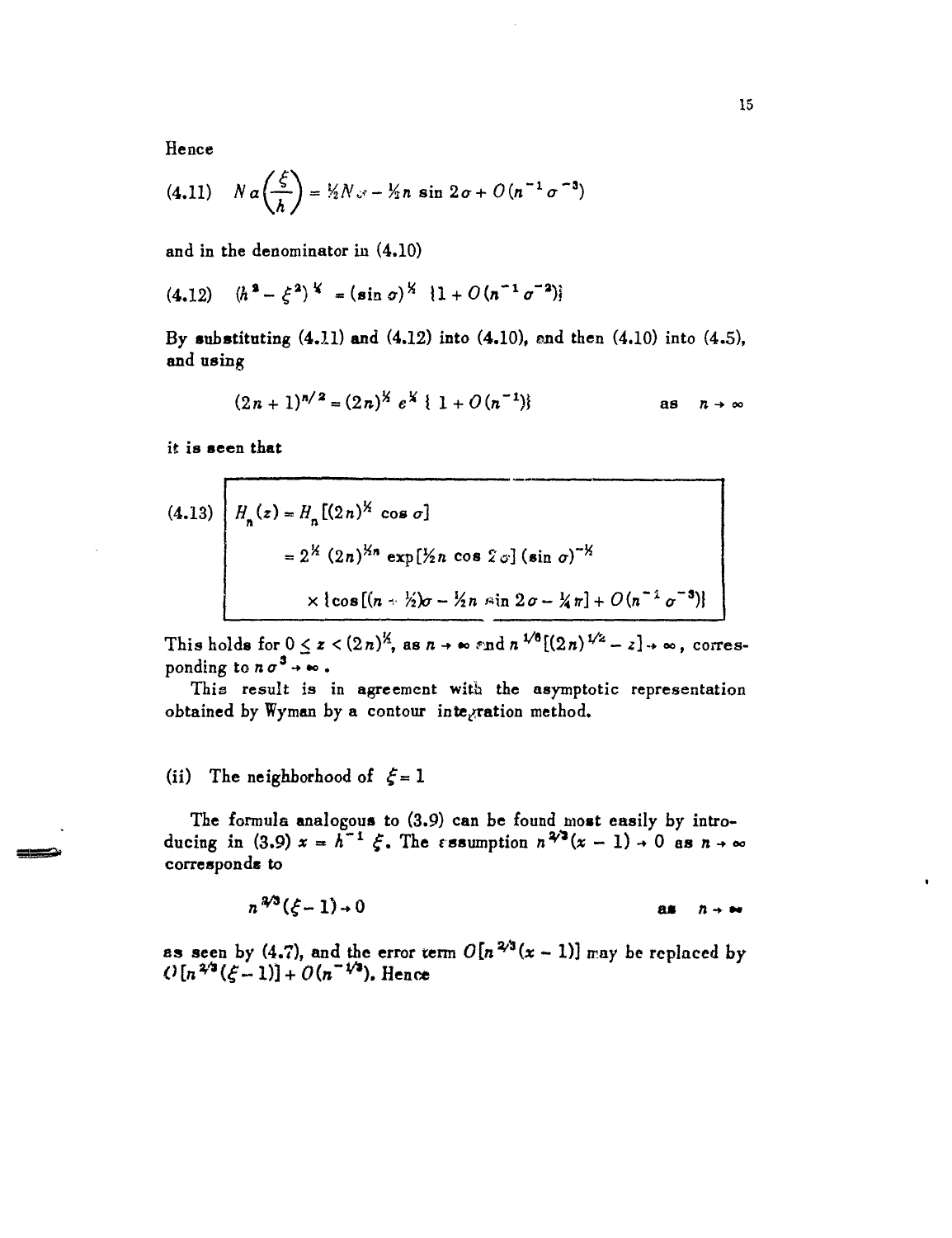$$
(4.14)
$$
\n
$$
H_n(z) = H_n[(2n)^{1/2} \xi]
$$
\n
$$
= \frac{2^{1/3} n^{1/2}}{3^{2/3} \Gamma(2/3)} N^{n/2 + 1/6} \exp[n \xi^2 - \frac{1}{4} N]
$$
\n
$$
\times \{1 + O[n^{2/3}(\xi - 1)] + O(n^{-1/3})\}
$$

which holds as  $n \to \infty$  in a neighborhood of  $z = (2n)^{\frac{1}{2}}$  such that

$$
n^{1/6}[z-(2\,n)^{1/2}]\rightarrow 0.
$$

This result agrees with the results found by Wyman in the same neighborhood of  $z = (2n)^k$ .

Similarly, (3.13) may be conveted as follows. The assumption (3.11) is equivalent to

$$
(4.15) \quad n^{\frac{1}{3}}(\xi-1) \to 0 \qquad \qquad \text{as} \qquad n \to \infty
$$

and

$$
t = 2^{1/3} N^{2/3} \left( \frac{\xi}{h} - 1 \right)
$$

$$
= 2 n^{2/3} (\xi - 1) + O(n^{-1/3})
$$

With the notation  $r = 2n^{2/3}(\xi - 1)$ , the mean value theorem and (3.12) show that

$$
Ai t = Ai r + \tilde{Ai} r O \{ (1 + |r|^{1/2}) n^{-1/2} \}
$$
  
= Ai r + \tilde{Ai} r O (n<sup>-1,3</sup>) + O (|\xi - 1|^{1/2})

and hence

$$
\widetilde{Ai} t = \widetilde{Ai} r \{1 + O(n^{-1/3}) + O(|\xi - 1|^{1/2})\}
$$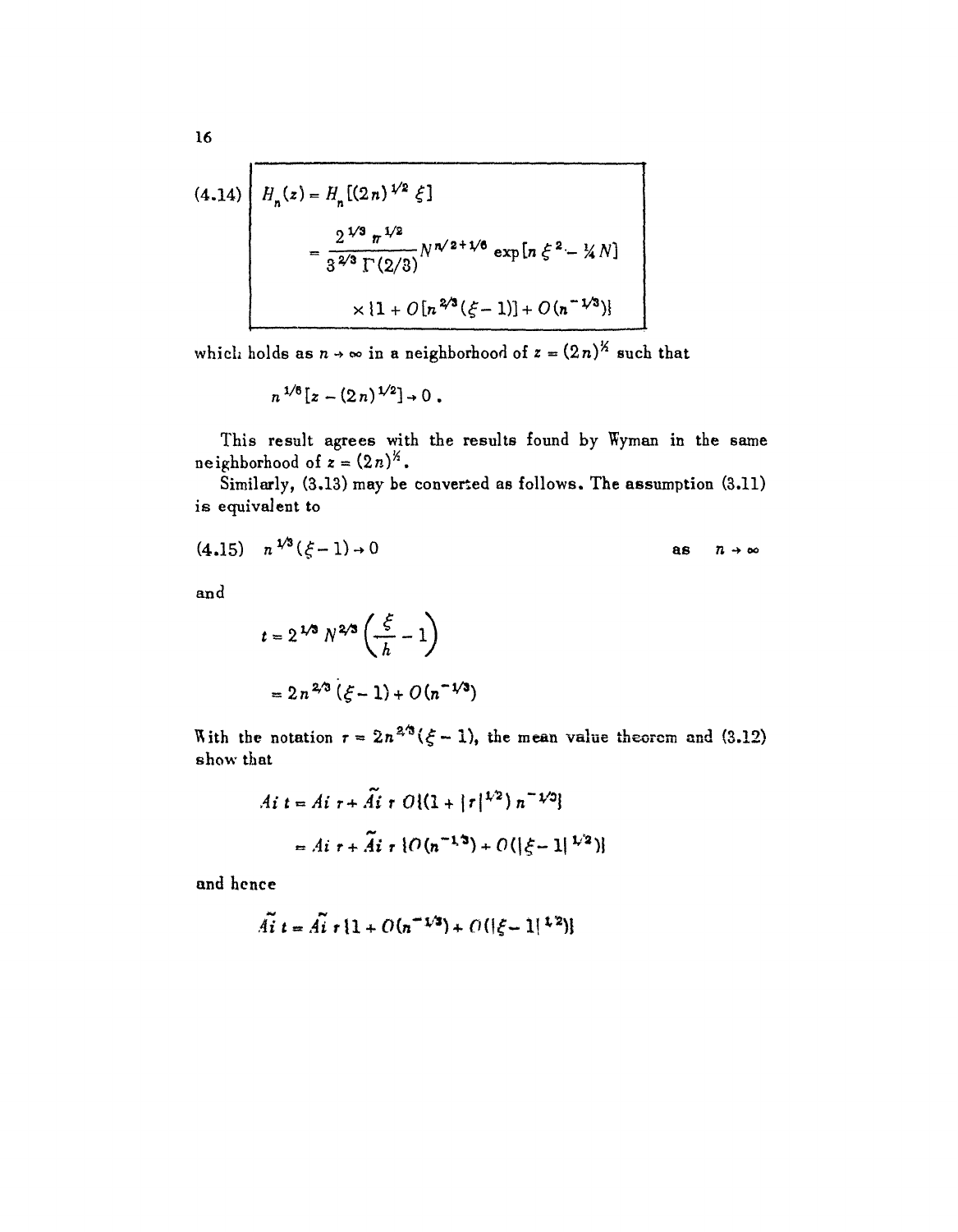Lastly

$$
O(n |x - 1|^{5/2}) = O(n |\xi - h|^{5/2})
$$
  
=  $O(n |\xi - 1 + O(n^{-1})|^{5/2})$   
=  $O(n |\xi - 1|^{5/2}) + O(n^{-3/2})$ 

Thus

(4.16)  
\n
$$
H_n(z) = H_n[(2n)^{1/2} \xi]
$$
\n
$$
= 2^{1/3} n^{1/2} N^{n/2+1/6} \exp[n \xi^2 - \frac{1}{2}N]
$$
\n
$$
\times \{Ai + Ai \cdot [O(n |\xi - 1|^{4/2}) + O(|\xi - 1|^{1/2}) + O(n^{-1/3})]\}
$$

where  $r = 2n^{2/3}(\xi-1)$ . This holds as  $n \to \infty$  in a neighborhood of  $z = (2n)^{\frac{1}{2}}$  $\text{such that } n^{-1/6} \left[ z - (2n)^{1/2} \right] \to 0.$ 

It can be verified, that no better results than (4.14) and (4.16) could be obtained by working from (4.5), and following the same procedure as in the deduction of **(3.9)** and **(3.13).**

The results obtained by Wyman for  $K_{\tau}n^{-1/6} \le |z-(2n)^{1/2}| \le K_{\sigma}n^{-1/6}$ are inc!uded in (4.16).

(iii)  $1 < \xi < \infty$ 

By means of the identity  $h - 1 = [2n(h + 1)]^{-1}$ , it is seen that

$$
n^{2/3}(\xi-h)=n^{2/3}(\xi-1)-\frac{1}{2n^{1/3}(h+1)}
$$

This shows, in conjunction with (4,8), that the following assumptions are equivalent:  $(2n)^{2/3} \Phi(\xi) \rightarrow \infty$ ,  $n^{2/3}(\xi - h) \rightarrow \infty$  or

 $(4.17)$   $n^{2/3}(\mathcal{E}-1)$  + to

which does not necessarily imply that  $n \rightarrow \infty$ .

Proceeding now as in (iii) section **3,** use of (4.3), (4.4) and 42.14) leads to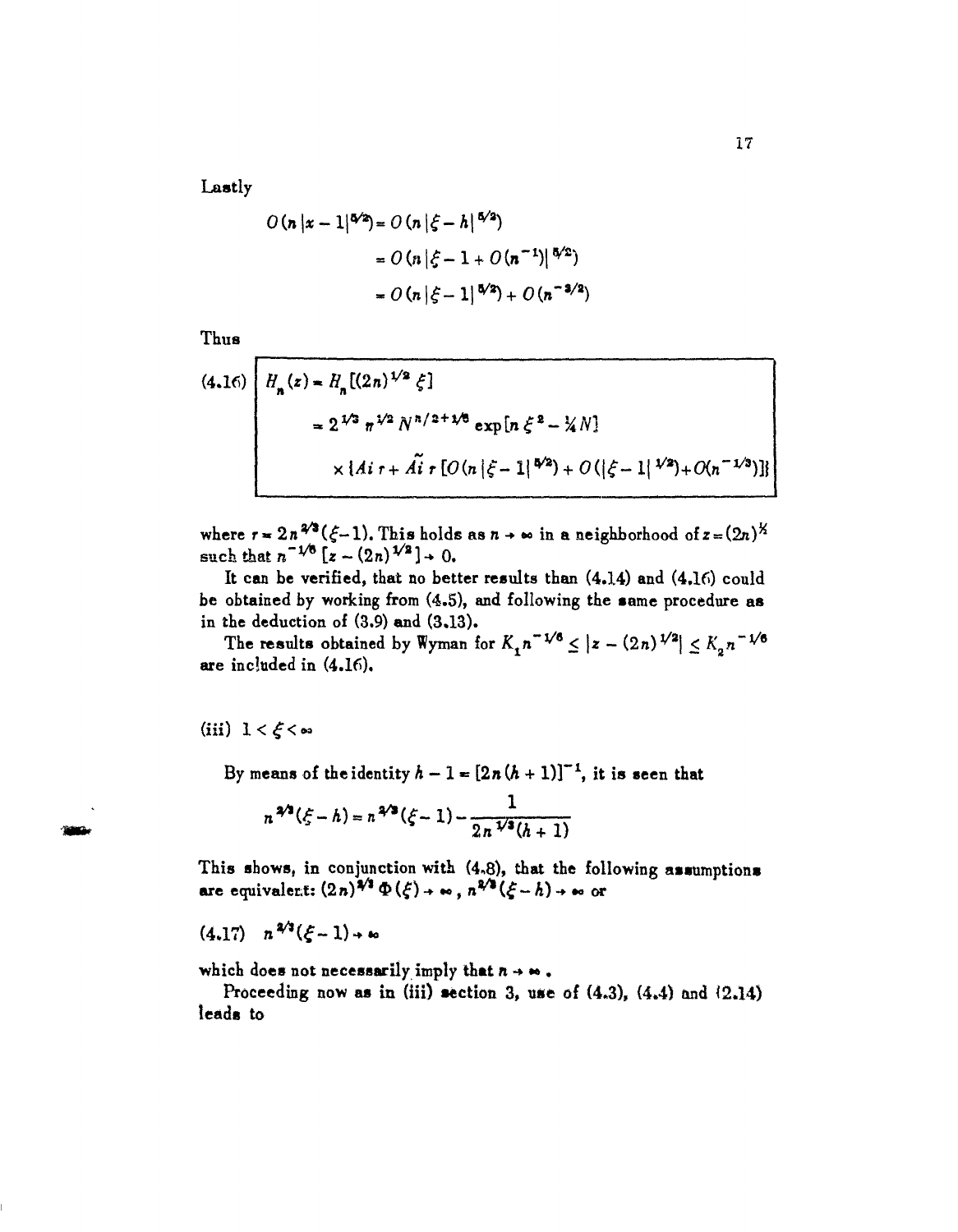(4.18) 
$$
(\Phi')^{-1/2} Ai[(2n)^{2/3} \Phi]
$$

$$
= \frac{\exp[-N\beta(\xi/h)]}{2\pi^{1/2}(2n)^{1/5} (\xi^2 - h^2)^{1/4}} [1 + O[n^{-1} \xi^{-1/2} (\xi-1)^{-3/2}]]
$$

holding in the interval  $h < \xi < \infty$ . Next, we introduce

$$
\xi = \cosh \sigma \qquad \qquad 0 < \sigma < \infty
$$

and observe that  $(4.17)$  is equivalent to  $n \sigma^3 \to \infty$ . Since this implies that  $n \sinh^2 \sigma \to \infty$  and  $n \sinh \sigma \to \infty$ , it follows by  $(2.14)$  that

$$
\beta\left(\frac{\xi}{h}\right) = \frac{1}{2}\frac{\xi}{h}\left(\frac{\xi^2}{h^2} - 1\right)^{\frac{1}{2}} - \frac{1}{2}\ln\left[\frac{\xi}{h} + \left(\frac{\xi^2}{h^2} - 1\right)^{\frac{1}{2}}\right]
$$

where

$$
\frac{1}{2} \frac{\xi}{\hbar} \left( \frac{\xi^2}{\hbar^2} - 1 \right)^{\frac{1}{2}} = \frac{1}{2} \hbar^{-2} \cosh \sigma \left( \sinh^2 \sigma - \frac{1}{2n} \right)^{\frac{1}{2}}
$$

$$
= \frac{n}{2N} \left[ \sinh 2\sigma - \frac{1}{2} n^{-1} \coth \sigma + O\left( \frac{\cosh \sigma}{n^2 \sinh^3 \sigma} \right) \right]
$$

 $and$ 

 $\|\cdot\|_e$ 

$$
\begin{aligned}\n&\frac{1}{2} \ln \left[ \frac{\xi}{h} + \left( \frac{\xi^2}{h^2} - 1 \right)^{\frac{N}{4}} \right] \\
&= -\frac{1}{2} \ln \left[ \cosh \sigma + \left( \sinh^2 \sigma - \frac{1}{2n} \right)^{\frac{N}{4}} \right] + \frac{1}{2} \ln h \\
&= -\frac{1}{2} \ln \left[ e^{\sigma} - \frac{1}{2} n^{-1} (\sinh \sigma)^{-1} + O \left( \frac{1}{n^2 \sinh^3 \sigma} \right) \right] + \frac{1}{4} \ln \frac{N}{2n} \\
&= -\frac{1}{2} \sigma + \frac{1}{8} n^{-1} e^{-\sigma} (\sinh \sigma)^{-1} + \frac{1}{4} \ln \frac{N}{2n} + O \left( \frac{e^{-\sigma}}{n^2 \sinh^3 \sigma} \right)\n\end{aligned}
$$

Observing that the error terms in both of these expressions may be replaced by  $O(n^{-2} \sinh^{-2} (2\sigma/3))$ , we have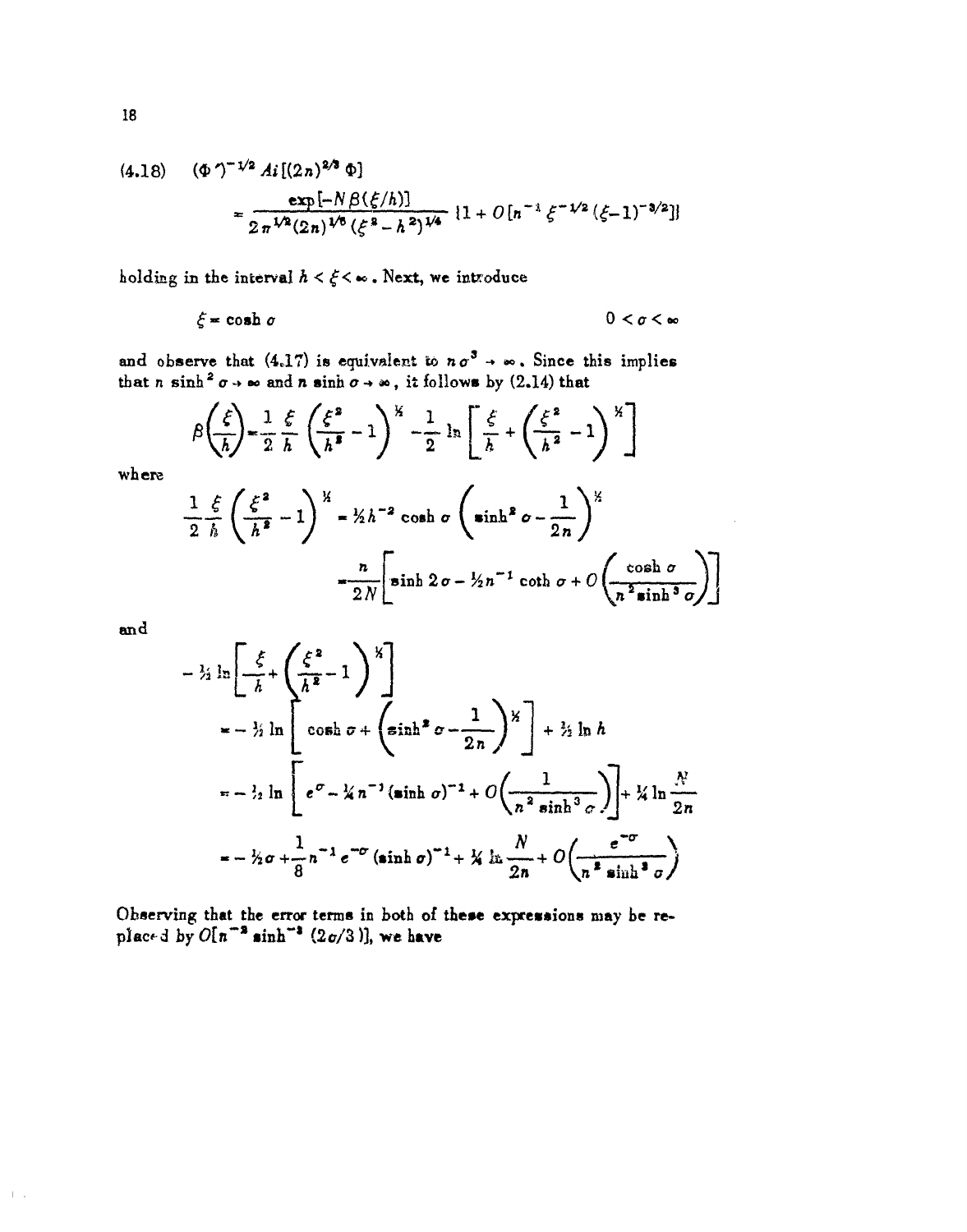$$
-N\beta\left(\frac{\xi}{h}\right) = -\frac{1}{2}n\sinh 2\sigma + \frac{1}{4}\coth \sigma + \frac{1}{2}N\sigma
$$

$$
-\frac{1}{4}e^{-\sigma}\left(\sinh \sigma\right)^{-1} - \frac{1}{4}N\ln\frac{N}{2n} + O\left(n^{-1}\sinh^{-3}\frac{2\sigma}{3}\right)
$$

and hence

 $\mathbf{\tau}$ 

(4.19) 
$$
\exp\left[-N\beta\left(\frac{\xi}{h}\right)\right]
$$

$$
=\left(\frac{2n}{N}\right)^{KN} \exp[(n+\frac{1}{2})\sigma - \frac{1}{2}n\sinh 2\sigma + \frac{1}{4}]
$$

$$
\times \left\{1 + O\left(n^{-1}\sinh^{-3}\frac{2\sigma}{3}\right)\right\}
$$

Furthermore, in the denominator of (4.18)

$$
(4.20) \quad (\xi^2 - h^2)^{1/2} = (\sinh \sigma)^{1/2} \{1 + O(n^{-1} \sinh^{-2} \sigma)\}
$$

Since the error terms in  $(4.5)$ ,  $(4.18)$  and  $(4.20)$  may be absorbed in the error term in (4.19), the following result is obtained by substituting  $(4.19)$  and  $(4.20)$  into  $(4.18)$ , and then  $(4.18)$  in  $(4.5)$ 

(4.21) 
$$
B_n(z) = B_n[(2n)^{X} \cosh \sigma]
$$
  
=  $(2n)^{Xn} \exp[(n + X) \sigma + Xn e^{-x} \sigma] (2 \sinh \sigma)^{-X}$   

$$
\times \left\{ 1 + O\left(n^{-1} \sinh^{-1} \frac{2\sigma}{3}\right) \right\}
$$

This holds for  $(2n)^k < z < \infty$  as  $n^{1/6}[z - (2n)^k] \rightarrow \infty$ , corresponding to  $n \sigma^3 \rightarrow \infty$ . Hence, in particular, (4.21) is valid both for fixed  $\sigma$  as  $n \rightarrow \infty$ and for fixed  $n$  as  $z \rightarrow \infty$ .

There is agreement between (4.21) and the result found by Wyman in the same interval.